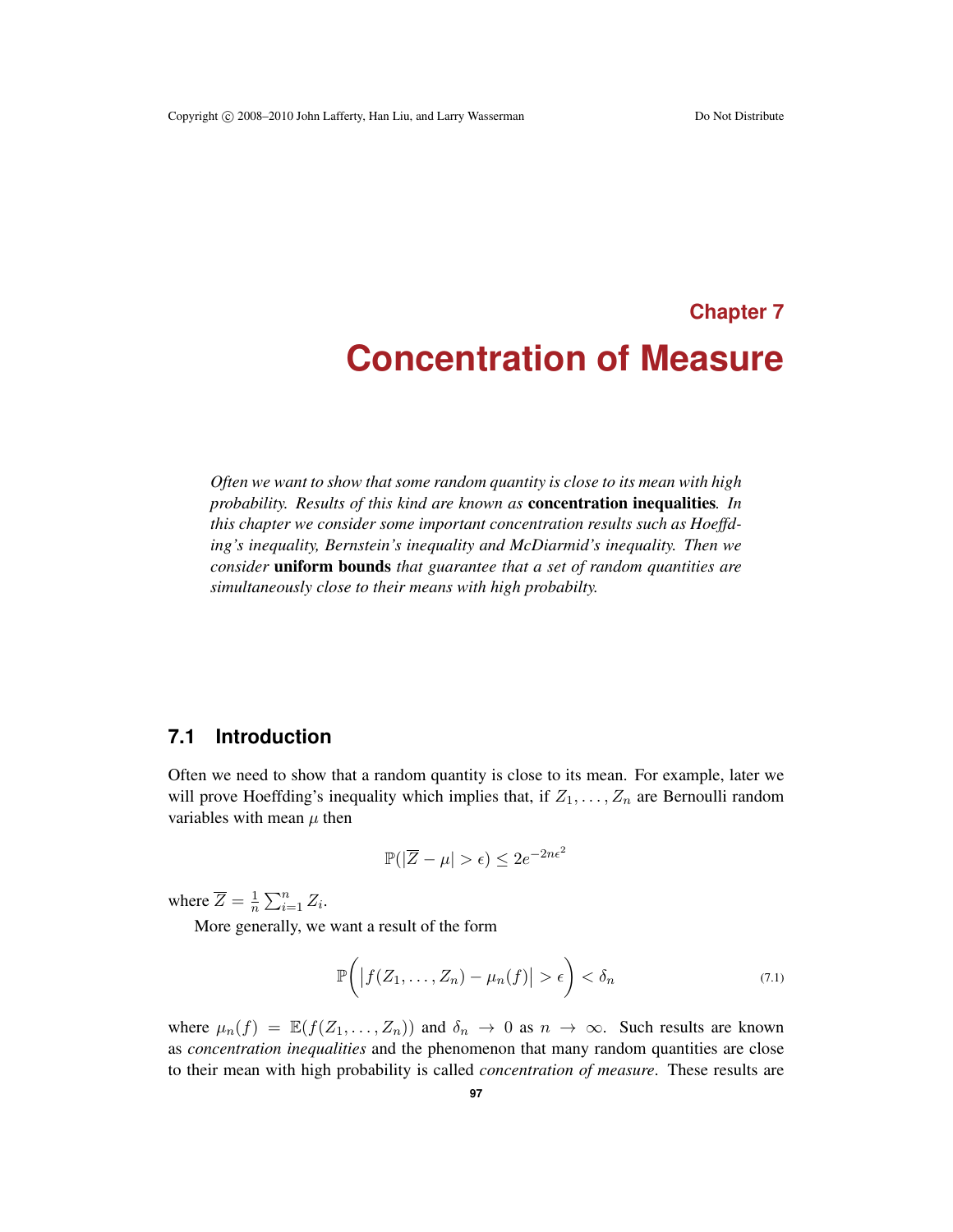fundamental for establishing performance guarantees of many algorithms. For statistical learning theory, we will need *uniform bounds* of the form

$$
\mathbb{P}\left(\sup_{f\in\mathcal{F}}\left|f(Z_1,\ldots,Z_n)-\mu_n(f)\right|>\epsilon\right)<\delta_n\tag{7.2}
$$

over a class of functions *F*.

7.3 Example. To motivate the need for such results, consider empirical risk minimization in classification. Suppose we have data  $(X_1, Y_1), \ldots, (X_n, Y_n)$  where  $Y_i \in \{0, 1\}$  and  $X_i \in \mathbb{R}^d$ . Let  $h : \mathbb{R}^d \to \{0, 1\}$  be a classifier. The training error is

$$
\widehat{R}_n(h) = \frac{1}{n} \sum_{i=1}^n I(Y_i \neq h(X_i))
$$

and the true classification error is

$$
R(h) = \mathbb{P}(Y \neq h(X)).
$$

We would like to know if  $\widehat{R}(h)$  is close to  $R(h)$  with high probability. This is precisely of the form (7.1) with  $Z_i = (X_i, Y_i)$  and  $f(Z_1, ..., Z_n) = \frac{1}{n} \sum_{i=1}^n I(Y_i \neq h(X_i))$ .

Now let *H* be a set of classifiers. Let *h* minimize the training error  $R(h)$  over *H* and let  $h_*$  minimize the true error  $R(h)$  over  $H$ . Can we guarantee that the risk  $R(h)$  of the selected classifier is close to the risk  $R(h_*)$  of the best classifier? Let  $\mathcal E$  denote the event that  $\sup_{h \in \mathcal{H}} |R_n(h) - R(h)| \leq \epsilon$ . When the event  $\mathcal E$  holds, we have that

$$
R(h_*) \le R(\hat{h}) \le \widehat{R}_n(\hat{h}) + \epsilon \le \widehat{R}_n(h_*) + \epsilon \le R(h_*) + 2\epsilon
$$

where we used the following facts:  $h_*$  minimizes  $R$ ,  $\mathcal{E}$  holds,  $h$  minimizes  $R_n$ ,  $\mathcal{E}$  holds and *h*<sup> $*$ </sup> minimizes *R*. It follows that, when *E* holds,  $|R(h) - R(h_*)| \leq 2\epsilon$ . Concentration of measure is used to prove that  $\mathcal E$  holds with high probability.  $\square$ 

Besides classification, concentration inequalities are used for studying many other methods such as clustering, random projections and density estimation.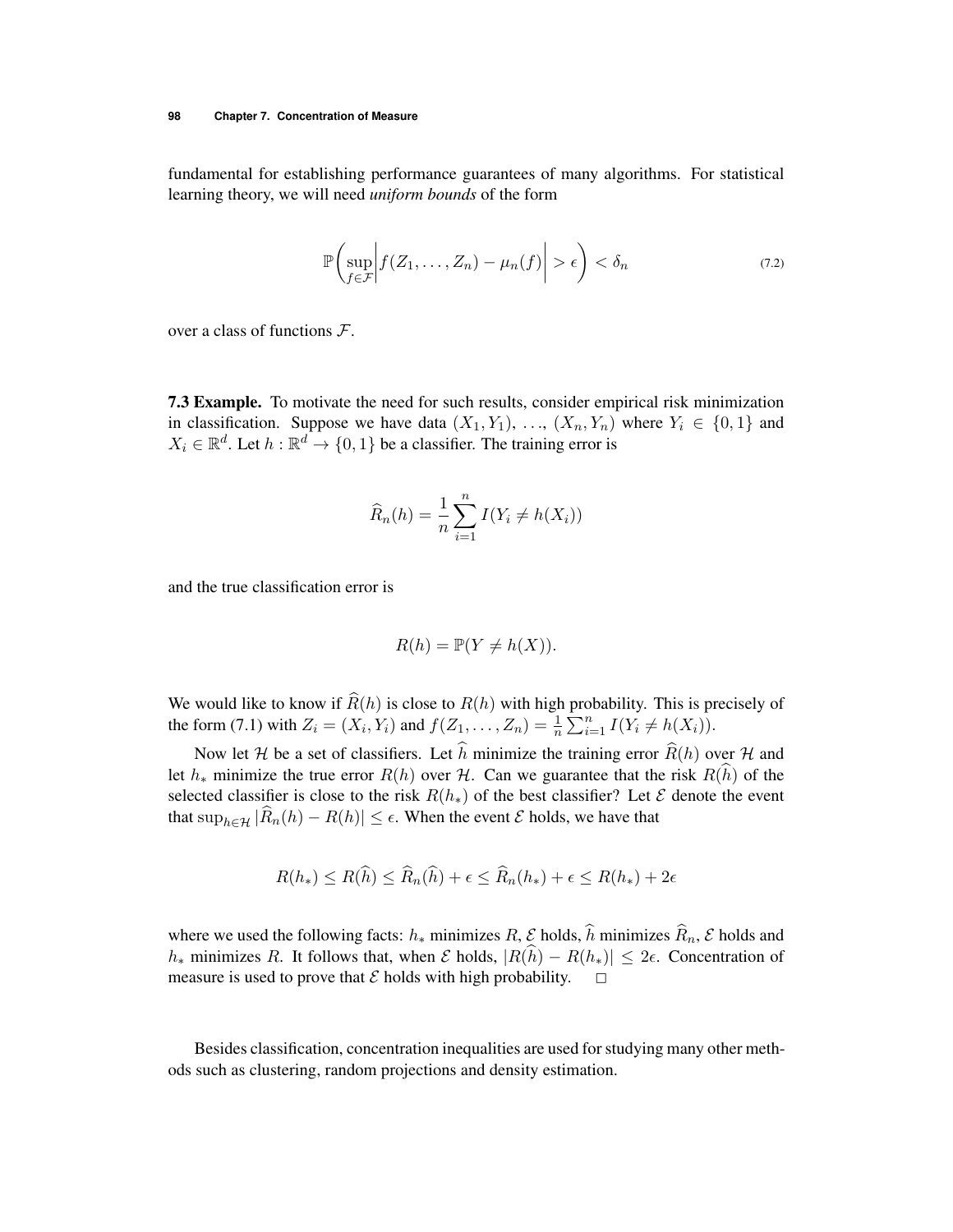#### **Notation**

If *P* is a probability measure and *f* is a function then we write

$$
Pf = P(f) = \int f(z)dP(z) = \mathbb{E}(f(Z)).
$$

Given  $Z_1, \ldots, Z_n$ , let  $P_n$  denote the empirical measure that puts mass  $1/n$  at each data point:

$$
P_n(A) = \frac{1}{n} \sum_{i=1}^n I(Z_i \in A)
$$

where  $I(Z_i \in A) = 1$  if  $Z_i \in A$  and  $I(Z_i \in A) = 0$  otherwise. Then we write

$$
P_n f = P_n(f) = \int f(z) dP_n(z) = \frac{1}{n} \sum_{i=1}^n f(Z_i).
$$

## **7.2 Basic Inequalities**

#### **7.2.1 Hoeffding's Inequality**

Suppose that *Z* has a finite mean and that  $\mathbb{P}(Z \ge 0) = 1$ . Then, for any  $\epsilon > 0$ ,

$$
\mathbb{E}(Z) = \int_0^\infty z \, dP(z) \ge \int_\epsilon^\infty z \, dP(z) \ge \epsilon \int_\epsilon^\infty dP(z) = \epsilon \, \mathbb{P}(Z > \epsilon) \tag{7.4}
$$

which yields *Markov's inequality*:

$$
\mathbb{P}(Z > \epsilon) \le \frac{\mathbb{E}(Z)}{\epsilon}.
$$
\n(7.5)

An immediate consequence of Markov's inequality is *Chebyshev's inequality*

$$
\mathbb{P}(|Z - \mu| > \epsilon) = \mathbb{P}(|Z - \mu|^2 > \epsilon^2) \le \frac{\mathbb{E}(Z - \mu)^2}{\epsilon^2} = \frac{\sigma^2}{\epsilon^2}
$$
(7.6)

where  $\mu = \mathbb{E}(Z)$  and  $\sigma^2 = \text{Var}(Z)$ . If  $Z_1, \ldots, Z_n$  are iid with mean  $\mu$  and variance  $\sigma^2$ then, since  $\text{Var}(\overline{Z}_n) = \sigma^2/n$ , Chebyshev's inequality yields

$$
\mathbb{P}(|\overline{Z}_n - \mu| > \epsilon) \le \frac{\sigma^2}{n\epsilon^2}.
$$
\n(7.7)

While this inequality is useful, it does not decay exponentially fast as *n* increases. To improve the inequality, we use *Chernoff's method*: for any  $t > 0$ ,

$$
\mathbb{P}(Z > \epsilon) = \mathbb{P}(e^Z > e^{\epsilon}) = \mathbb{P}(e^{tZ} > e^{t\epsilon}) \le e^{-t\epsilon} \mathbb{E}(e^{tZ}).
$$
\n(7.8)

We then minimize over *t* and conclude that: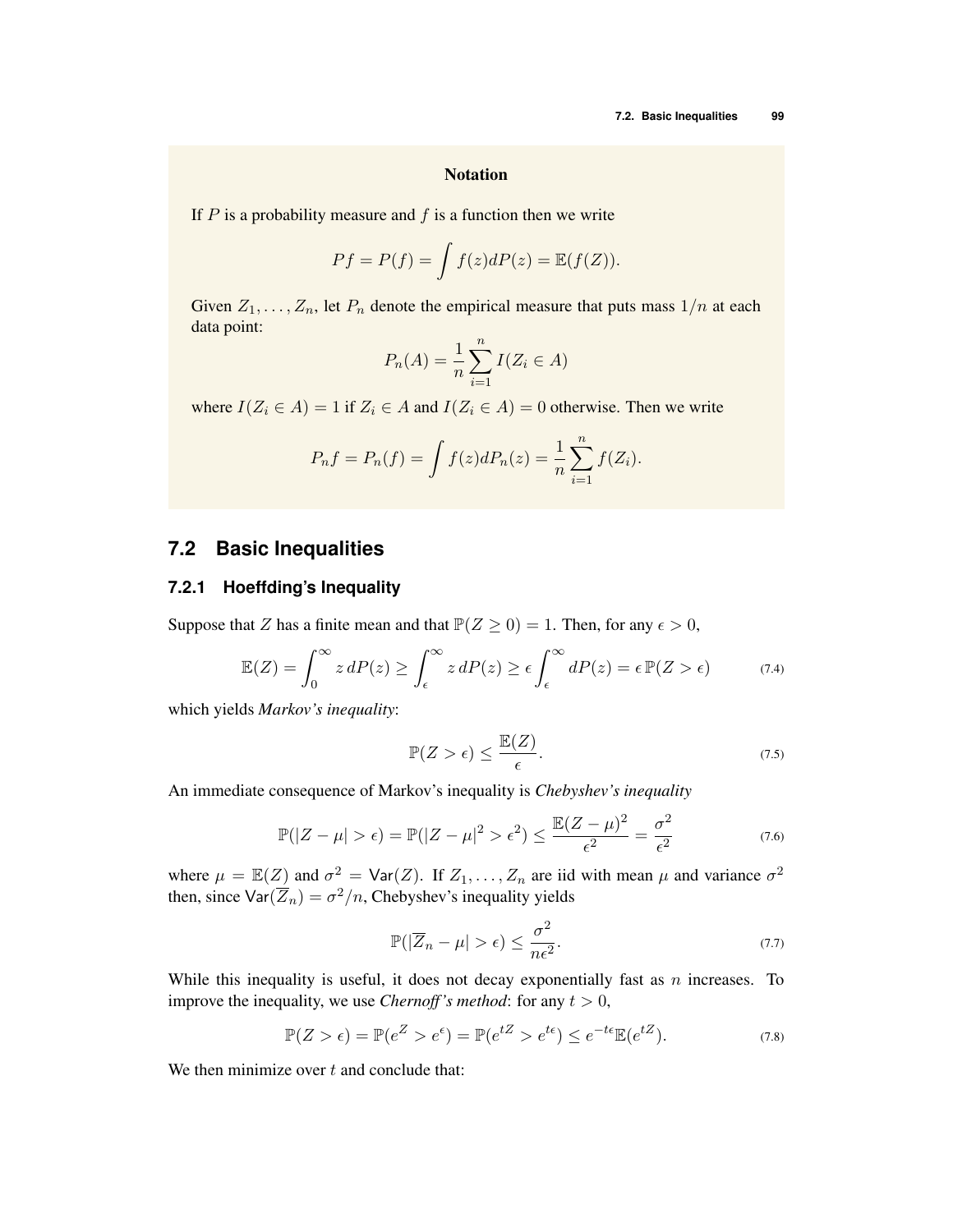$$
\mathbb{P}(Z > \epsilon) \le \inf_{t \ge 0} e^{-t\epsilon} \mathbb{E}(e^{tZ}).\tag{7.9}
$$

To use the above result we need to bound the moment generating function  $\mathbb{E}(e^{tZ})$ .

**7.10 Lemma.** Let *Z* be a mean  $\mu$  random variable such that  $a \leq Z \leq b$ . Then, for any t,

$$
\mathbb{E}(e^{tZ}) \le e^{t\mu + t^2(b-a)^2/8}.\tag{7.11}
$$

*Proof.* For simplicity, assume that  $\mu = 0$ . Since  $a \le Z \le b$ , we can write Z as a convex combination of *a* and *b*, namely,  $Z = \alpha b + (1 - \alpha)a$  where  $\alpha = (Z - a)/(b - a)$ . By the convexity of the function  $y \rightarrow e^{ty}$  we have

$$
e^{tZ} \leq \alpha e^{tb} + (1 - \alpha)e^{ta} = \frac{Z - a}{b - a}e^{tb} + \frac{b - Z}{b - a}e^{ta}.
$$

Take expectations of both sides and use the fact that  $\mathbb{E}(Z)=0$  to get

$$
\mathbb{E}e^{tZ} \le -\frac{a}{b-a}e^{tb} + \frac{b}{b-a}e^{ta} = e^{g(u)} \tag{7.12}
$$

where  $u = t(b - a)$ ,  $g(u) = -\gamma u + \log(1 - \gamma + \gamma e^u)$  and  $\gamma = -a/(b - a)$ . Note that  $g(0) = g'(0) = 0$ . Also,  $g''(u) \le 1/4$  for all  $u > 0$ . By Taylor's theorem, there is a  $\xi \in (0, u)$  such that

$$
g(u) = g(0) + ug'(0) + \frac{u^2}{2}g''(\xi) = \frac{u^2}{2}g''(\xi) \le \frac{u^2}{8} = \frac{t^2(b-a)^2}{8}.
$$

Hence,  $\mathbb{E}e^{tZ} \le e^{g(u)} \le e^{t^2(b-a)^2/8}$ .  $\Box$ 

**7.13 Theorem (Hoeffding).** *If*  $Z_1, Z_2, \ldots, Z_n$  *are independent with*  $\mathbb{P}(a \leq Z_i \leq Z_i)$  $b) = 1$  *and common mean*  $\mu$  *then for any*  $t > 0$ 

$$
\mathbb{P}(|\overline{Z}_n - \mu| > \epsilon) \le 2e^{-2n\epsilon^2/(b-a)^2}
$$
\n(7.14)

*where*  $\overline{Z}_n = \frac{1}{n} \sum_{i=1}^n Z_i$ *.*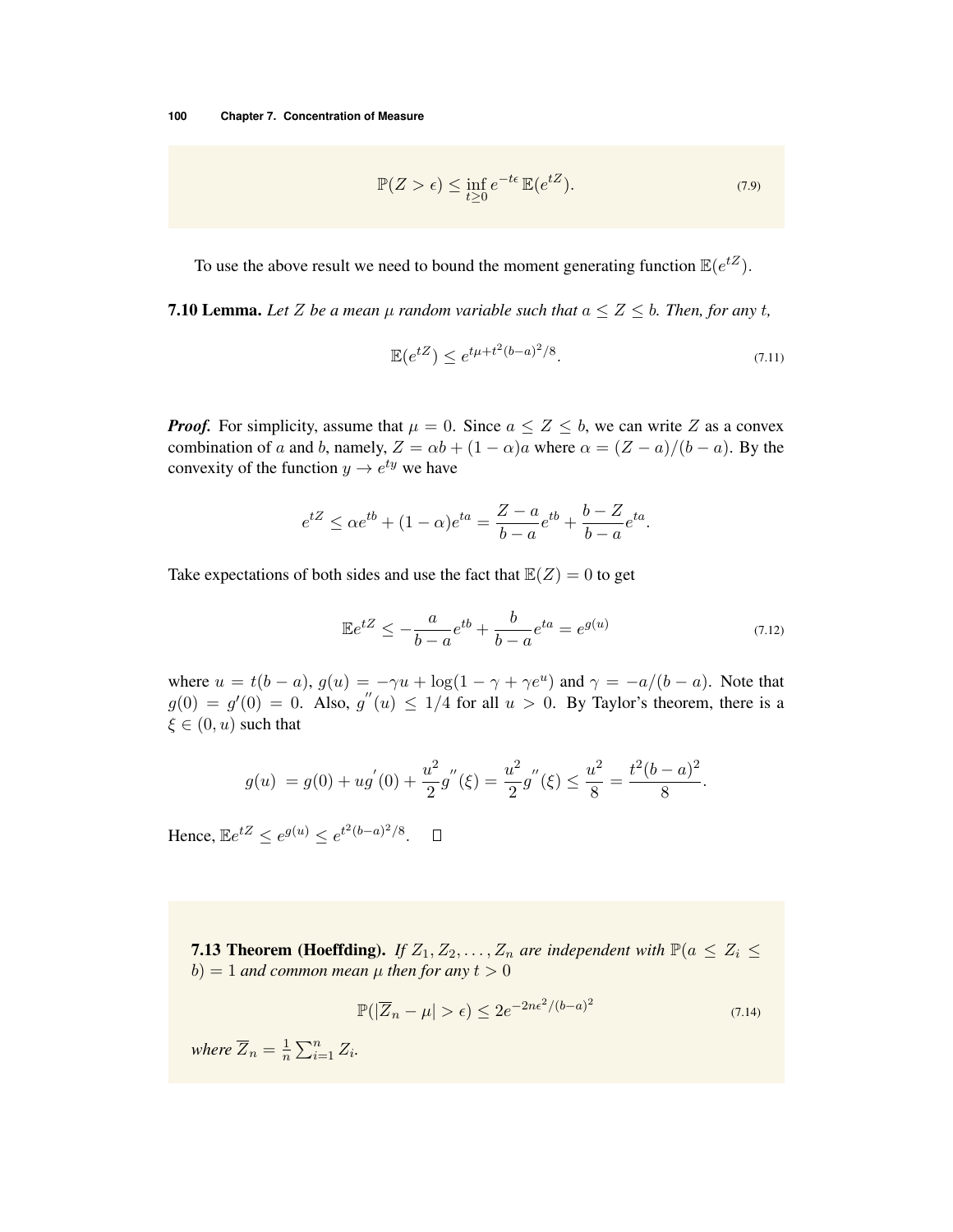*Proof.* For simplicity assume that  $\mathbb{E}(Z_i)=0$ . Now we use the Chernoff method. For any  $t > 0$ , we have, from Markov's inequality, that

$$
\mathbb{P}\left(\frac{1}{n}\sum_{i=1}^{n}Z_i\geq\epsilon\right) = \mathbb{P}\left(\frac{t}{n}\sum_{i=1}^{n}Z_i\geq t\epsilon\right) = \mathbb{P}\left(e^{(t/n)\sum_{i=1}^{n}Z_i}\geq e^{t\epsilon}\right)
$$

$$
\leq e^{-t\epsilon}\mathbb{E}\left(e^{(t/n)\sum_{i=1}^{n}Z_i}\right) = e^{-t\epsilon}\prod_{i}\mathbb{E}(e^{(t/n)Z_i})\tag{7.15}
$$

$$
\leq e^{-t\epsilon} e^{(t^2/n^2)\sum_{i=1}^n (b_i - a_i)^2/8} \tag{7.16}
$$

where the last inequality follows from Lemma 7.10. Now we minimize the right hand side over *t*. In particular, we set  $t = 4\epsilon n^2 / \sum_{i=1}^n (b_i - a_i)^2$  and get  $\mathbb{P}(\overline{Z}_n \ge \epsilon) \le e^{-2n\epsilon^2/c}$ . By a similar argument,  $\mathbb{P}\left(\overline{Z}_n \le -\epsilon\right) \le e^{-2n\epsilon^2/c}$  and the result follows.

**7.17 Corollary.** If  $Z_1, Z_2, \ldots, Z_n$  are independent with  $\mathbb{P}(a_i \leq Z_i \leq b_i) = 1$  and common *mean*  $\mu$ *, then, with probability at least*  $1 - \delta$ *,* 

$$
|\overline{Z}_n - \mu| \le \sqrt{\frac{c}{2n} \log\left(\frac{2}{\delta}\right)}\tag{7.18}
$$

*where*  $c = \frac{1}{n} \sum_{i=1}^{n} (b_i - a_i)^2$ .

**7.19 Corollary.** If  $Z_1, Z_2, \ldots, Z_n$  are independent Bernoulli random variables with  $\mathbb{P}(Z_i =$  $1) = p$  *then, for any*  $\epsilon > 0$ ,  $\mathbb{P}(|\overline{Z}_n - p| > \epsilon) \leq 2e^{-2n\epsilon^2}$ . Hence, with probability at least  $1 - \delta$  we have that  $|\overline{Z}_n - p| \le \sqrt{\frac{1}{2n} \log\left(\frac{2}{\delta}\right)}$ .

7.20 Example (Classification). Returning to the classification problem, let *h* be a classifier and let  $f(z) = I(y \neq h(x)$  where  $z = (x, y)$ . Then Hoeffding's inequality implies that  $|R(h) - \hat{R}_n(h)| \leq \sqrt{\frac{1}{2n} \log(\frac{2}{\delta})}$  with probability at least  $1 - \delta$ .

The following result extends Hoeffding's inequality to more general functions  $f(z_1, \ldots, z_n)$ .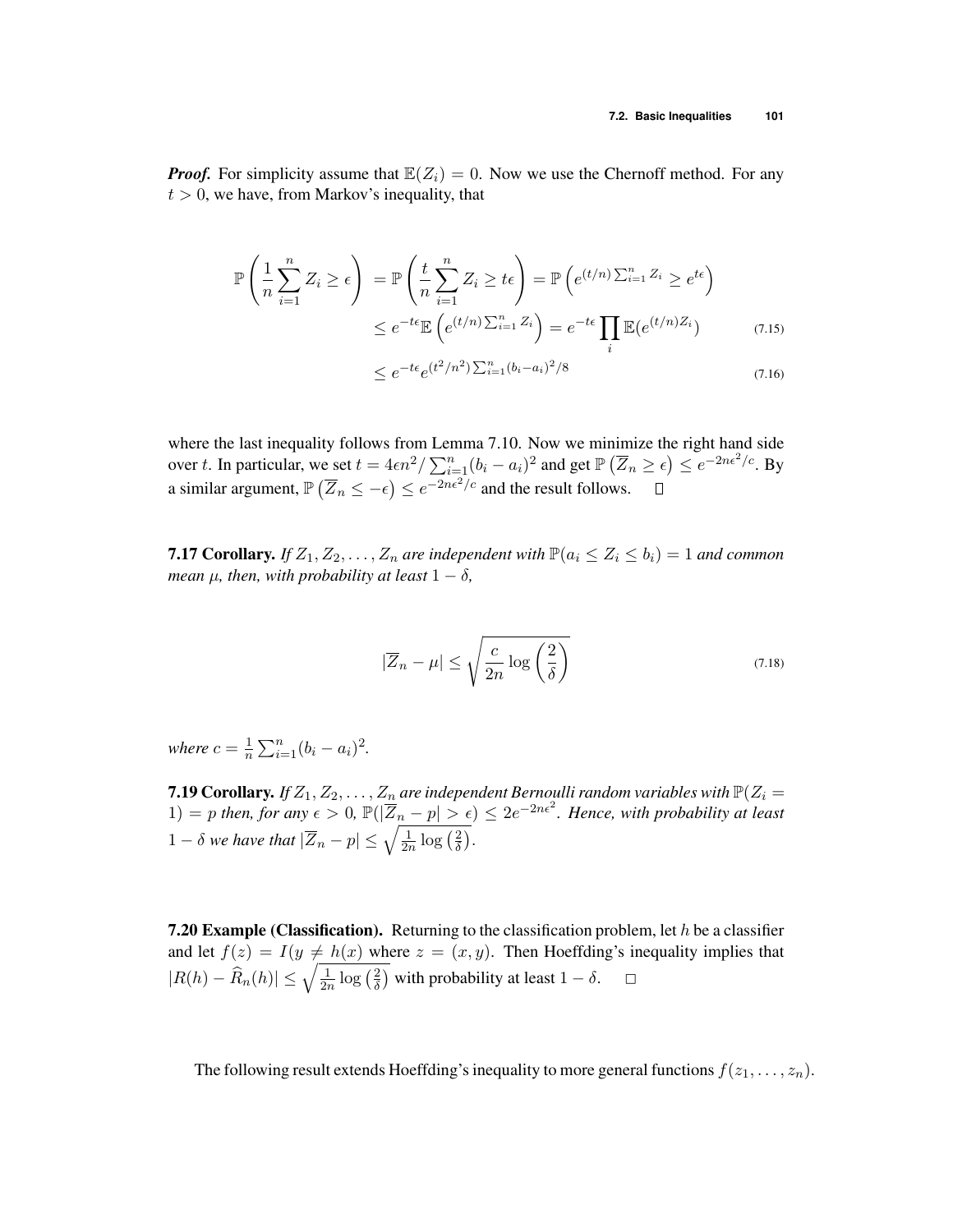**7.21 Theorem (McDiarmid).** Let  $Z_1, \ldots, Z_n$  be independent random variables. *Suppose that*

$$
\sup_{z_1,\ldots,z_n,z'_i} \left| f(z_1,\ldots,z_{i-1},z_i,z_{i+1},\ldots,z_n) - f(z_1,\ldots,z_{i-1},z'_i,z_{i+1},\ldots,z_n) \right| \leq c_i
$$
\n(7.22)

for 
$$
i = 1, ..., n
$$
. Then  
\n
$$
\mathbb{P}\left(\left|f(Z_1, ..., Z_n) - \mathbb{E}(f(Z_1, ..., Z_n))\right| \ge \epsilon\right) \le 2 \exp\left(-\frac{2\epsilon^2}{\sum_{i=1}^n c_i^2}\right). \quad (7.23)
$$

*Proof.* Let  $Y = f(Z_1, \ldots, Z_n)$  and  $\mu = \mathbb{E}(f(Z_1, \ldots, Z_n))$ . Then

$$
\mathbb{P}\bigg(|Y-\mu| \geq \epsilon\bigg) = \mathbb{P}\bigg(Y-\mu \geq \epsilon\bigg) + \mathbb{P}\bigg(Y-\mu \leq -\epsilon\bigg).
$$

We will bound the first quantity. The second follows similarly. Let  $V_i = \mathbb{E}(Y|Z_1,\ldots,Z_i)$  $\mathbb{E}(Y|Z_1,\ldots,Z_{i-1})$ . Then

$$
f(Z_1,\ldots,Z_n)-\mathbb{E}(f(Z_1,\ldots,Z_n))=\sum_{i=1}^n V_i
$$

and  $\mathbb{E}(V_i|Z_1,\ldots,Z_{i-1})=0$ . Using a similar argument as in Lemma 7.10, we have

$$
\mathbb{E}(e^{tV_i}|Z_1,\ldots,Z_{i-1}) \leq e^{t^2c_i^2/8}.
$$
\n(7.24)

Now, for any  $t > 0$ ,

$$
\mathbb{P}(Y - \mu \ge \epsilon) = \mathbb{P}\left(\sum_{i=1}^{n} V_i \ge \epsilon\right) = \mathbb{P}\left(e^{t\sum_{i=1}^{n} V_i} \ge e^{t\epsilon}\right) \le e^{-t\epsilon} \mathbb{E}\left(e^{t\sum_{i=1}^{n} V_i}\right)
$$

$$
= e^{-t\epsilon} \mathbb{E}\left(e^{t\sum_{i=1}^{n-1} V_i} \mathbb{E}\left(e^{tV_n} \mid Z_1, \dots, Z_{n-1}\right)\right)
$$

$$
\le e^{-t\epsilon} e^{t^2 c_n^2 / 8} \mathbb{E}\left(e^{t\sum_{i=1}^{n-1} V_i}\right) \dots \le e^{-t\epsilon} e^{t^2 \sum_{i=1}^{n} c_i^2}.
$$

The result follows by taking  $t = 4\epsilon / \sum_{i=1}^{n} c_i^2$ .

**Remark:** If  $f(z_1, \ldots, z_n) = \frac{1}{n} \sum_{i=1}^n z_i$  then we get back Hoeffding's inequality.

**7.25 Example.** Let  $X_1, \ldots, X_n \sim P$  and let  $P_n(A) = \frac{1}{n} \sum_{i=1}^n I(X_i \in A)$ . Define  $\Delta_n \equiv$  $f(X_1, \ldots, X_n) = \sup_A |P_n(A) - P(A)|$ . Changing one observation changes *f* by at most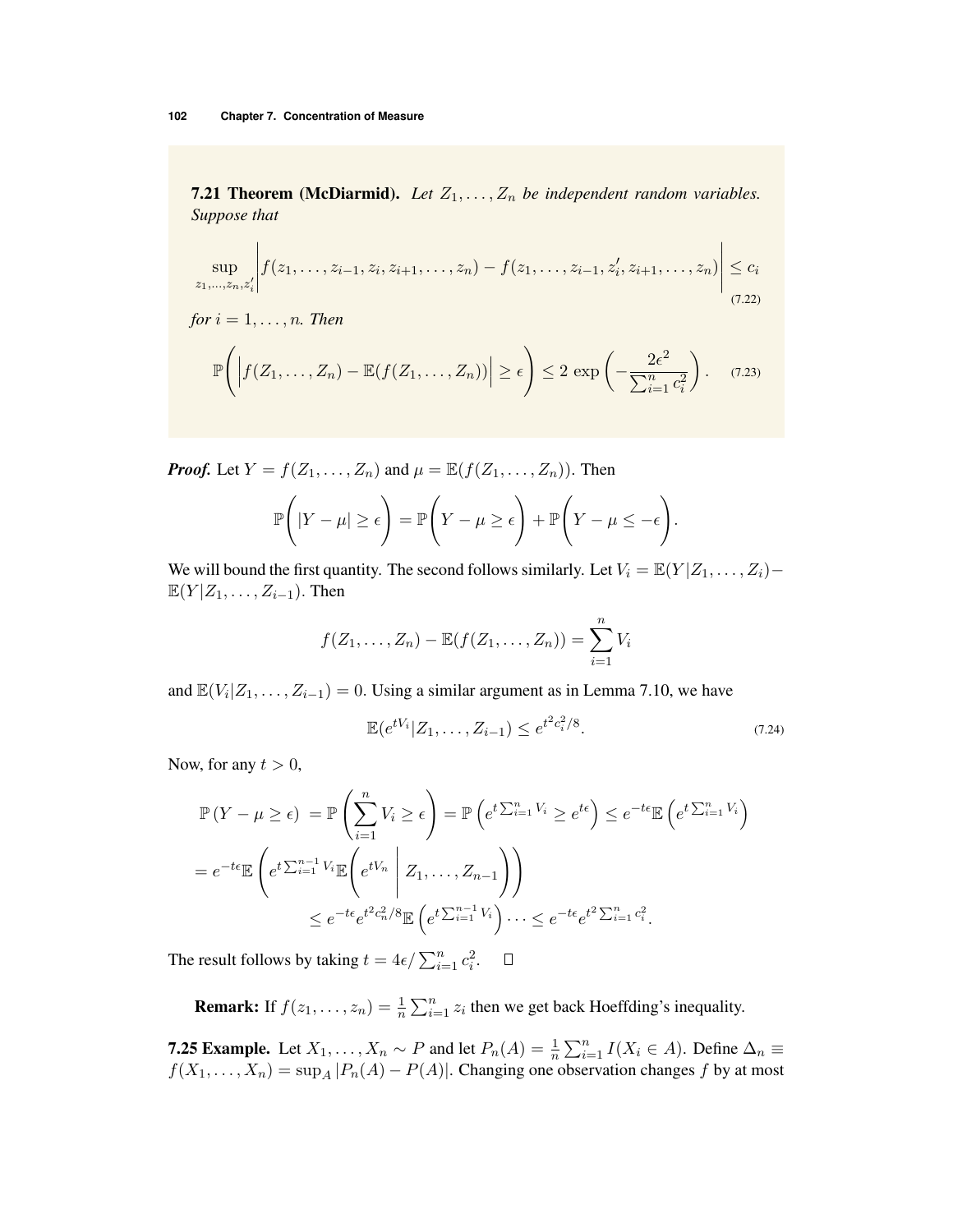1*/n*. Hence,

$$
\mathbb{P}\left(|\Delta_n - \mathbb{E}(\Delta_n)| > \epsilon\right) \le 2e^{-2n\epsilon^2}.
$$

 $\Box$ 

## **7.2.2 Sharper Inequalities**

Hoeffding's inequality does not use any information about the random variables except the fact that they are bounded. If the variance of  $X_i$  is small, then we can get a sharper inequality from Bernstein's inequality. We begin with a preliminary result.

**7.26 Lemma.** *Suppose that*  $|X| \leq c$  *and*  $\mathbb{E}(X) = 0$ *. For any*  $t > 0$ *,* 

$$
\mathbb{E}(e^{tX}) \le \exp\left\{t^2\sigma^2\left(\frac{e^{tc} - 1 - tc}{(tc)^2}\right)\right\} \tag{7.27}
$$

*where*  $\sigma^2 = \text{Var}(X)$ *.* 

*Proof.* Let  $F = \sum_{r=2}^{\infty} \frac{t^{r-2} \mathbb{E}(X^r)}{r! \sigma^2}$ . Then,

$$
\mathbb{E}(e^{tX}) = \mathbb{E}\left(1 + tx + \sum_{r=2}^{\infty} \frac{t^r X^r}{r!}\right) = 1 + t^2 \sigma^2 F \le e^{t^2 \sigma^2 F}.
$$
 (7.28)

For  $r \geq 2$ ,  $\mathbb{E}(X^r) = \mathbb{E}(X^{r-2}X^2) \leq c^{r-2}\sigma^2$  and so

$$
F \le \sum_{r=2}^{\infty} \frac{t^{r-2} c^{r-2} \sigma^2}{r! \sigma^2} = \frac{1}{(tc)^2} \sum_{i=2}^{\infty} \frac{(tc)^r}{r!} = \frac{e^{tc} - 1 - tc}{(tc)^2}.
$$
 (7.29)

Hence,  $\mathbb{E}(e^{tX}) \le \exp\left\{t^2\sigma^2 \frac{e^{tc} - 1 - tc}{(tc)^2}\right\}$  $\big\}$ .

**7.30 Theorem (Bernstein).** *If*  $\mathbb{P}(|X_i| \le c) = 1$  *and*  $\mathbb{E}(X_i) = \mu$  *then, for any*  $\epsilon > 0$ *,* 

$$
\mathbb{P}(|\overline{X}_n - \mu| > \epsilon) \le 2 \exp\left\{-\frac{n\epsilon^2}{2\sigma^2 + 2c\epsilon/3}\right\} \tag{7.31}
$$

*where*  $\sigma^2 = \frac{1}{n} \sum_{i=1}^n \text{Var}(X_i)$ *.* 

*Proof.* For simplicity, assume that  $\mu = 0$ . From Lemma 7.26,

$$
\mathbb{E}(e^{tX_i}) \le \exp\left\{t^2 \sigma_i^2 \frac{e^{tc} - 1 - tc}{(tc)^2}\right\} \tag{7.32}
$$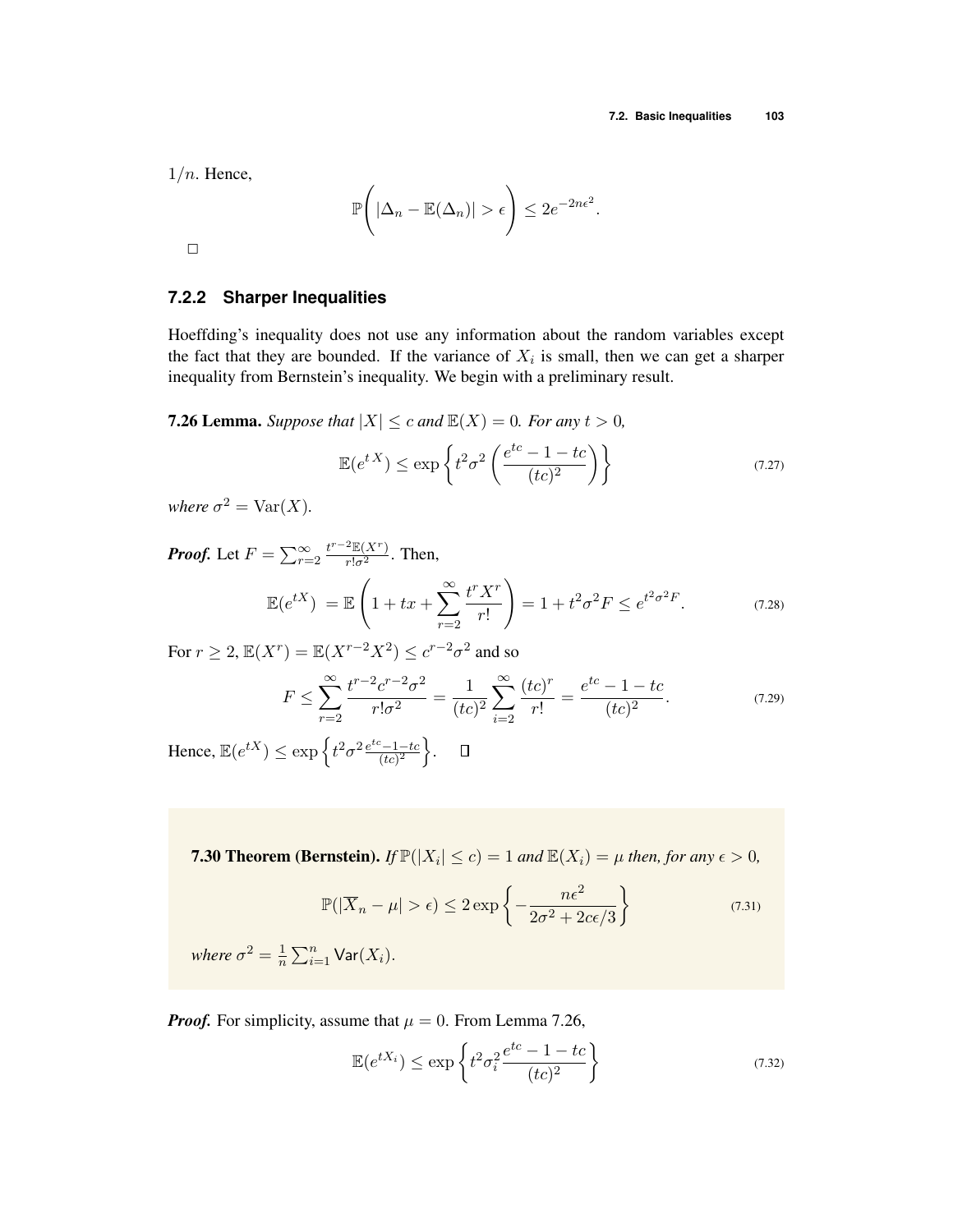where  $\sigma_i^2 = \mathbb{E}(X_i^2)$ . Now,

$$
\mathbb{P}(\overline{X}_n > \epsilon) = \mathbb{P}\left(\sum_{i=1}^n X_i > n\epsilon\right) = \mathbb{P}\left(e^{t\sum_{i=1}^n X_i} > e^{tn\epsilon}\right)
$$
(7.33)

$$
\leq e^{-tn\epsilon} \mathbb{E}(e^{t\sum_{i=1}^{n} X_i}) = e^{-tn\epsilon} \prod_{i=1}^{n} \mathbb{E}(e^{tX_i})
$$
\n(7.34)

$$
\leq e^{-tn\epsilon} \exp\left\{ nt^2 \sigma^2 \frac{e^{tc} - 1 - tc}{(tc)^2} \right\}.
$$
\n(7.35)

Take  $t = (1/c) \log(1 + \epsilon c/\sigma^2)$  to get

$$
\mathbb{P}(\overline{X}_n > \epsilon) \le \exp\left\{-\frac{n\sigma^2}{c^2}h\left(\frac{c\epsilon}{\sigma^2}\right)\right\} \tag{7.36}
$$

where  $h(u) = (1 + u) \log(1 + u) - u$ . The results follows by noting that  $h(u) \ge u^2/(2 + 2u/3)$  for  $u \ge 0$ .  $\Box$  $2u/3$  for  $u \geq 0$ .

A useful corollary is the following.

**7.37 Lemma.** Let  $X_1, \ldots, X_n$  be iid and suppose that  $|X_i| \leq c$  and  $\mathbb{E}(X_i) = \mu$ . With *probability at least*  $1 - \delta$ ,

$$
|\overline{X}_n - \mu| \le \sqrt{\frac{2\sigma^2 \log(1/\delta)}{n}} + \frac{2c \log(1/\delta)}{3n}.
$$
\n(7.38)

*In particular, if*  $\sigma \leq \sqrt{2c^2 \log(1/\delta)/(9n)}$ *, then with probability at least*  $1 - \delta$ *,* 

$$
|\overline{X}_n - \mu| \le \frac{C}{n} \tag{7.39}
$$

where  $C = 4c \log \left(\frac{1}{\delta}\right)/3$ .

We also get a very specific inequality in the special case that *X* is Gaussian.

**7.40 Theorem.** *Suppose that*  $X_1, \ldots, X_n \sim N(\mu, \sigma^2)$ *.* 

$$
\mathbb{P}(|\overline{X}_n - \mu| > \epsilon) \le \exp\left(-\frac{n\epsilon^2}{2\sigma^2}\right). \tag{7.41}
$$

*Proof.* Let  $X \sim N(0, 1)$  with density  $\phi(x) = (2\pi)^{-1/2} e^{-x^2/2}$  and distribution function  $\Phi(x) = \int_{-\infty}^{x} \phi(s) ds$ . For any  $\epsilon > 0$ ,

$$
\mathbb{P}(X > \epsilon) = \int_{\epsilon}^{\infty} \phi(s)ds \le \frac{1}{\epsilon} \int_{\epsilon}^{\infty} s\phi(s)ds = -\frac{1}{\epsilon} \int_{\epsilon}^{\infty} \phi'(s)ds = \frac{\phi(\epsilon)}{\epsilon} \le \frac{1}{\epsilon} e^{-\epsilon^2/2}.
$$
\n(7.42)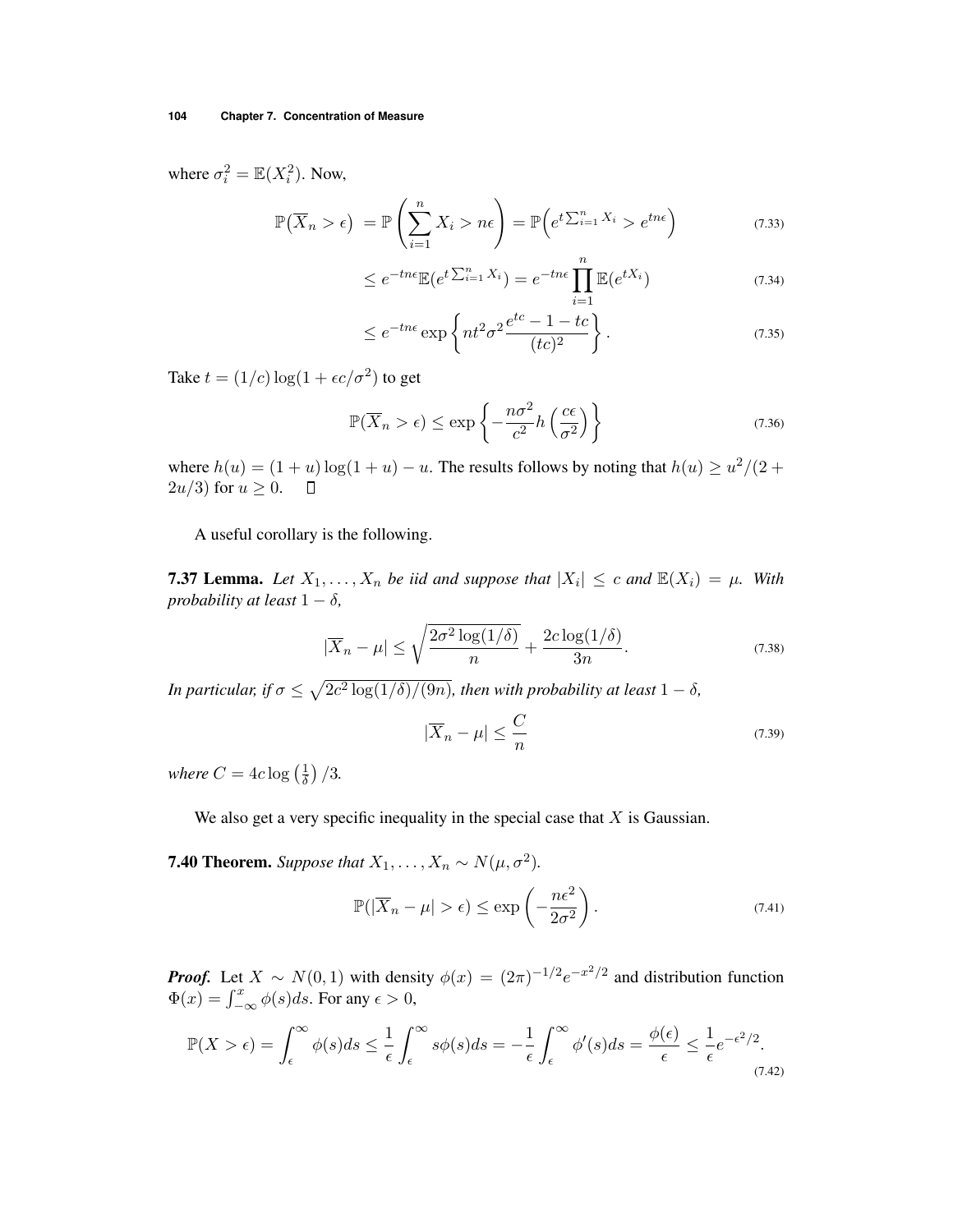By symmetry we have that

$$
\mathbb{P}(|X| > \epsilon) \le \frac{2}{\epsilon} e^{-\epsilon^2/2}.
$$

Now suppose that  $X_1, \ldots, X_n \sim N(\mu, \sigma^2)$ . Then  $\overline{X}_n = n^{-1} \sum_{i=1}^n X_i \sim N(\mu, \sigma^2/n)$ . Let  $Z \sim N(0, 1)$ . Then,

$$
\mathbb{P}(|\overline{X}_n - \mu| > \epsilon) = \mathbb{P}\left(\sqrt{n}|\overline{X}_n - \mu|/\sigma > \sqrt{n}\epsilon/\sigma\right) = \mathbb{P}\left(|Z| > \sqrt{n}\epsilon/\sigma\right) \tag{7.43}
$$

$$
\leq \frac{2\sigma}{\epsilon\sqrt{n}}e^{-n\epsilon^2/(2\sigma^2)} \leq e^{-n\epsilon^2/(2\sigma^2)} \tag{7.44}
$$

for all large *n*.

### **7.2.3 Bounds on Expected Values**

 $\Box$ 

Suppose we have an exponential bound on  $\mathbb{P}(X_n > \epsilon)$ . In that case we can bound  $\mathbb{E}(X_n)$ as follows.

**7.45 Theorem.** *Suppose that*  $X_n \geq 0$  *and that for every*  $\epsilon > 0$ *,* 

$$
\mathbb{P}(X_n > \epsilon) \le c_1 e^{-c_2 n \epsilon^2} \tag{7.46}
$$

*for some*  $c_2 > 0$  *and*  $c_1 > 1/e$ *. Then,*  $\mathbb{E}(X_n) \leq \sqrt{\frac{C}{n}}$  *where*  $C = (1 + \log(c_1))/c_2$ *.* 

*Proof.* Recall that for any nonnegative random variable *Y*,  $\mathbb{E}(Y) = \int_0^\infty \mathbb{P}(Y \ge t) dt$ . Hence, for any  $a > 0$ ,

$$
\mathbb{E}(X_n^2) = \int_0^\infty \mathbb{P}(X_n^2 \ge t)dt = \int_0^a \mathbb{P}(X_n^2 \ge t)dt + \int_a^\infty \mathbb{P}(X_n^2 \ge t)dt \le a + \int_a^\infty \mathbb{P}(X_n^2 \ge t)dt.
$$

Equation (7.46) implies that  $\mathbb{P}(X_n > \sqrt{t}) \leq c_1 e^{-c_2 nt}$ . Hence,

$$
\mathbb{E}(X_n^2) \le a + \int_a^{\infty} \mathbb{P}(X_n^2 \ge t)dt = a + \int_a^{\infty} \mathbb{P}(X_n \ge \sqrt{t})dt \le a + c_1 \int_a^{\infty} e^{-c_2nt}dt = a + \frac{c_1 e^{-c_2 n a}}{c_2 n}.
$$

Set  $a = \log(c_1)/(nc_2)$  and conclude that

$$
\mathbb{E}(X_n^2) \le \frac{\log(c_1)}{nc_2} + \frac{1}{nc_2} = \frac{1 + \log(c_1)}{nc_2}.
$$

Finally, we have  $\mathbb{E}(X_n) \le \sqrt{\mathbb{E}(X_n^2)} \le \sqrt{\frac{1 + \log(c_1)}{nc_2}}$ .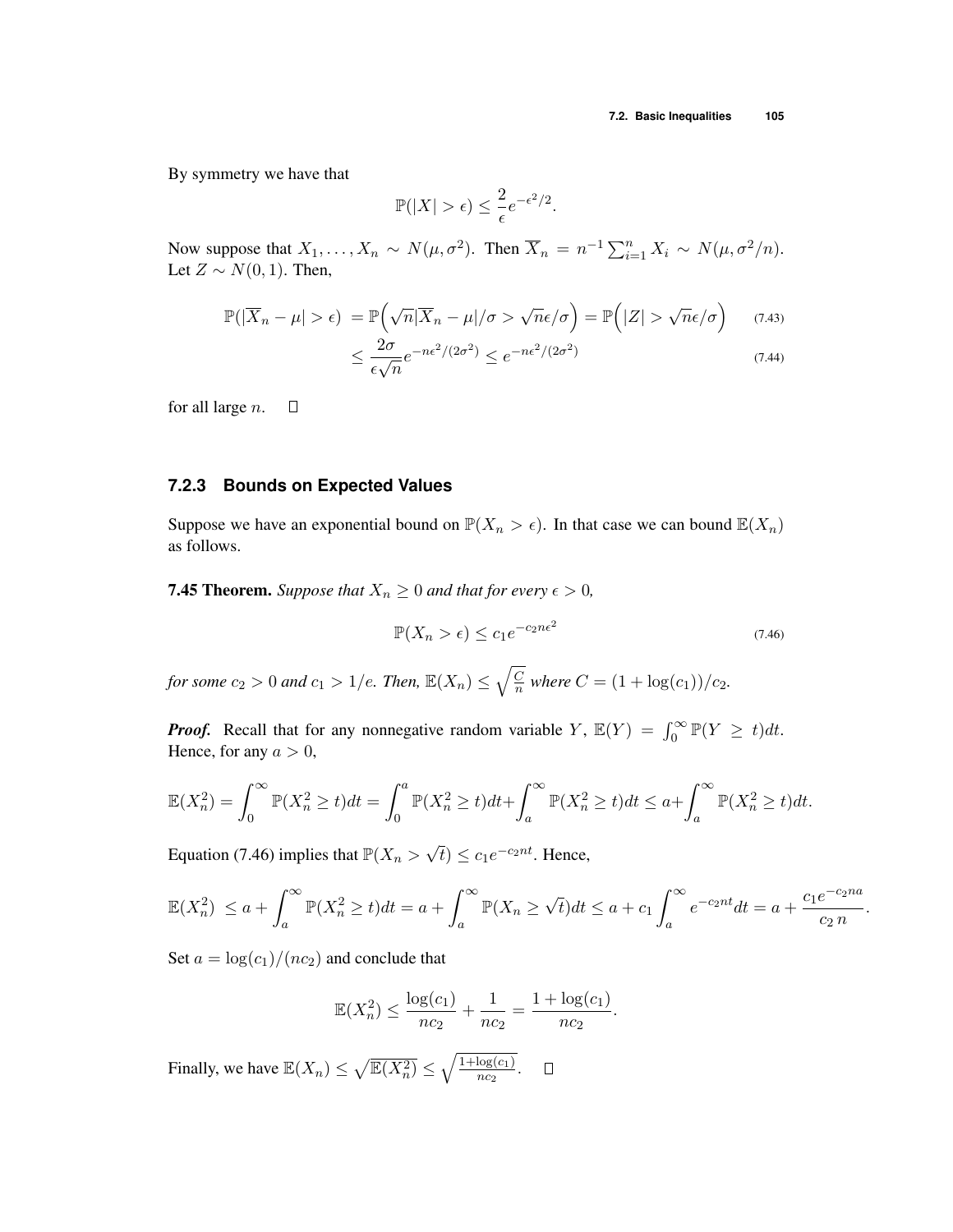Now we consider bounding the maximum of a set of random variables.

**7.47 Theorem.** Let  $X_1, \ldots, X_n$  be random variables. Suppose there exists  $\sigma > 0$  such that  $\mathbb{E}(e^{tX_i}) \leq e^{t\sigma^2/2}$  for all  $t > 0$ . Then

$$
\mathbb{E}\left(\max_{1\leq i\leq n}X_i\right)\leq \sigma\sqrt{2\log n}.\tag{7.48}
$$

*Proof.* By Jensen's inequality,

$$
\exp\left\{t\mathbb{E}\left(\max_{1\leq i\leq n}X_i\right)\right\} \leq \mathbb{E}\left(\exp\left\{t\max_{1\leq i\leq n}X_i\right\}\right)
$$

$$
=\mathbb{E}\left(\max_{1\leq i\leq n}\exp\left\{tX_i\right\}\right) \leq \sum_{i=1}^n\mathbb{E}\left(\exp\left\{tX_i\right\}\right) \leq ne^{t^2\sigma^2/2}.
$$

Thus,  $\mathbb{E} (\max_{1 \le i \le n} X_i) \le \frac{\log n}{t} + \frac{t\sigma^2}{2}$ . The result follows by setting  $t = \sqrt{2 \log n}/\sigma$ .  $\Box$ 

## **7.3 Uniform Bounds**

#### **7.3.1 Binary Functions**

A binary function on a space  $\mathcal Z$  is a function  $f : \mathcal Z \to \{0,1\}$ . Let  $\mathcal F$  be a class of binary functions on  $Z$ . For any  $z_1, \ldots, z_n$  define

$$
\mathcal{F}_{z_1,...,z_n} = \Big\{ (f(z_1),...,f(z_n)) : f \in \mathcal{F} \Big\}.
$$
 (7.49)

 $\mathcal{F}_{z_1,\dots,z_n}$  is a finite collection of binary vectors and  $|\mathcal{F}_{z_1,\dots,z_n}| \leq 2^n$ . The set  $\mathcal{F}_{z_1,\dots,z_n}$  is called *the projection of*  $\mathcal F$  *onto*  $z_1, \ldots, z_n$ *.* 

**7.50 Example.** Let  $\mathcal{F} = \{f_t : t \in \mathbb{R}\}$  where  $f_t(z) = 1$  if  $z > t$  and  $f_t(z) = 0$  of  $z \le t$ . Consider three real numbers  $z_1 < z_2 < z_3$ . Then

$$
\mathcal{F}_{z_1,z_2,z_3} = \Big\{(0,0,0), (0,0,1), (0,1,1), (1,1,1)\Big\}.
$$

 $\Box$ 

Define the *growth function* or *shattering number* by

$$
s(\mathcal{F}, n) = \sup_{z_1, ..., z_n} \Big| \mathcal{F}_{z_1, ..., z_n} \Big|.
$$
 (7.51)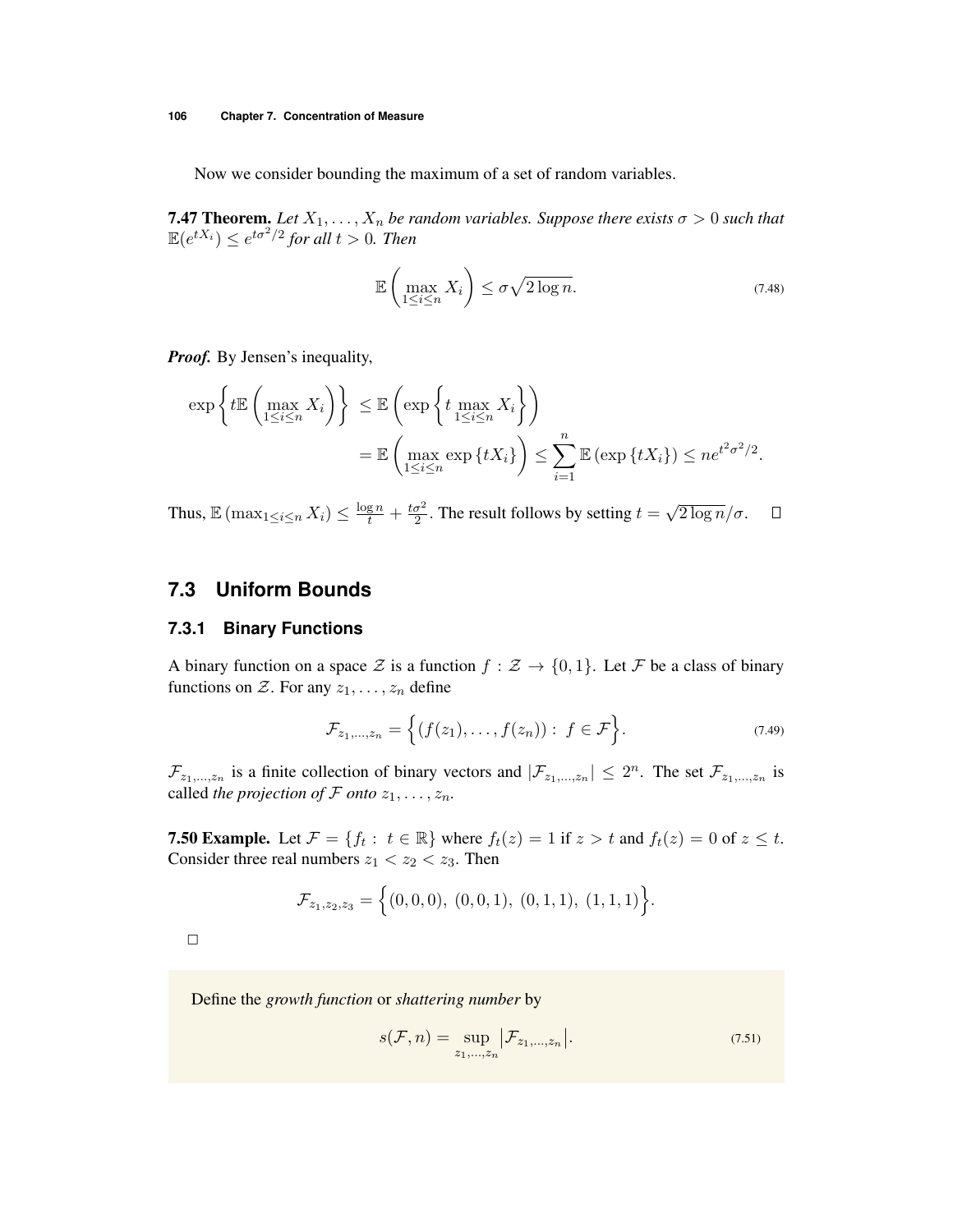A binary function  $f$  can be thought of as an indicator function for a set, namely,  $A =$  $\{z : f(x) = 1\}$ . Conversely, any set can be thought of as a binary function, namely, its indicator function  $I_A(z)$ . We can therefore re-express the growth function in terms of sets. If *A* is a class of subsets of  $\mathbb{R}^d$  then  $s(A, n)$  is defined to be  $s(\mathcal{F}, n)$  where  $\mathcal{F} = |\{I_A :$  $A \in \mathcal{A}$ } is the set of indicator functions and then  $s(\mathcal{A}, n)$  is again called the *shattering number*. It follows that

$$
s(\mathcal{A},n)=\max_{F} s(\mathcal{A},F)
$$

where the maximum is over all finite sets of size *n* and  $s(A, F) = |\{A \cap F : A \in \mathcal{A}|$ denotes the number of subsets of F picked out by A. We say that a finite set F of size n is *shattered* by *A* if  $s(A, F) = 2^n$ .

**7.52 Theorem.** Let A and B be classes of subsets of  $\mathbb{R}^d$ .

 $1. s(\mathcal{A}, n+m) \leq s(\mathcal{A}, n)s(\mathcal{A}, m).$ 2. *If*  $C = A \cup B$  *then*  $s(C, n) \leq s(A, n) + s(B, n)$ *3. If*  $C = \{A \mid B : A \in \mathcal{A}, B \in \mathcal{B}\}$  *then*  $s(C, n) \leq s(\mathcal{A}, n)s(\mathcal{B}, n)$ . 4. *If*  $C = \{A \cap B : A \in \mathcal{A}, B \in \mathcal{B}\}$  *then*  $s(C, n) \leq s(\mathcal{A}, n)s(\mathcal{B}, n)$ .

*Proof.* See exercise 10.  $\Box$ 

**VC Dimension.** Recall that a finite set F of size *n* is *shattered* by A if  $s(A, F) = 2^n$ . The VC dimension (named after Vapnik and Chervonenkis) of *A* is the size of the largest set that can be shattered by *A*.

The *VC dimension* of a class of set *A* is

$$
\mathsf{VC}(\mathcal{A}) = \sup\Big\{n : s(\mathcal{A}, n) = 2^n\Big\}.
$$
 (7.53)

The *VC dimension* of a class of binary functions *F* is

$$
\mathsf{VC}(\mathcal{F}) = \sup\Big\{n : s(\mathcal{F}, n) = 2^n\Big\}.
$$
 (7.54)

If the VC dimension is finite, then the growth function cannot grow too quickly. In fact, there is a phase transition:  $s(F, n) = 2^n$  for  $n < d$  and then the growth switches to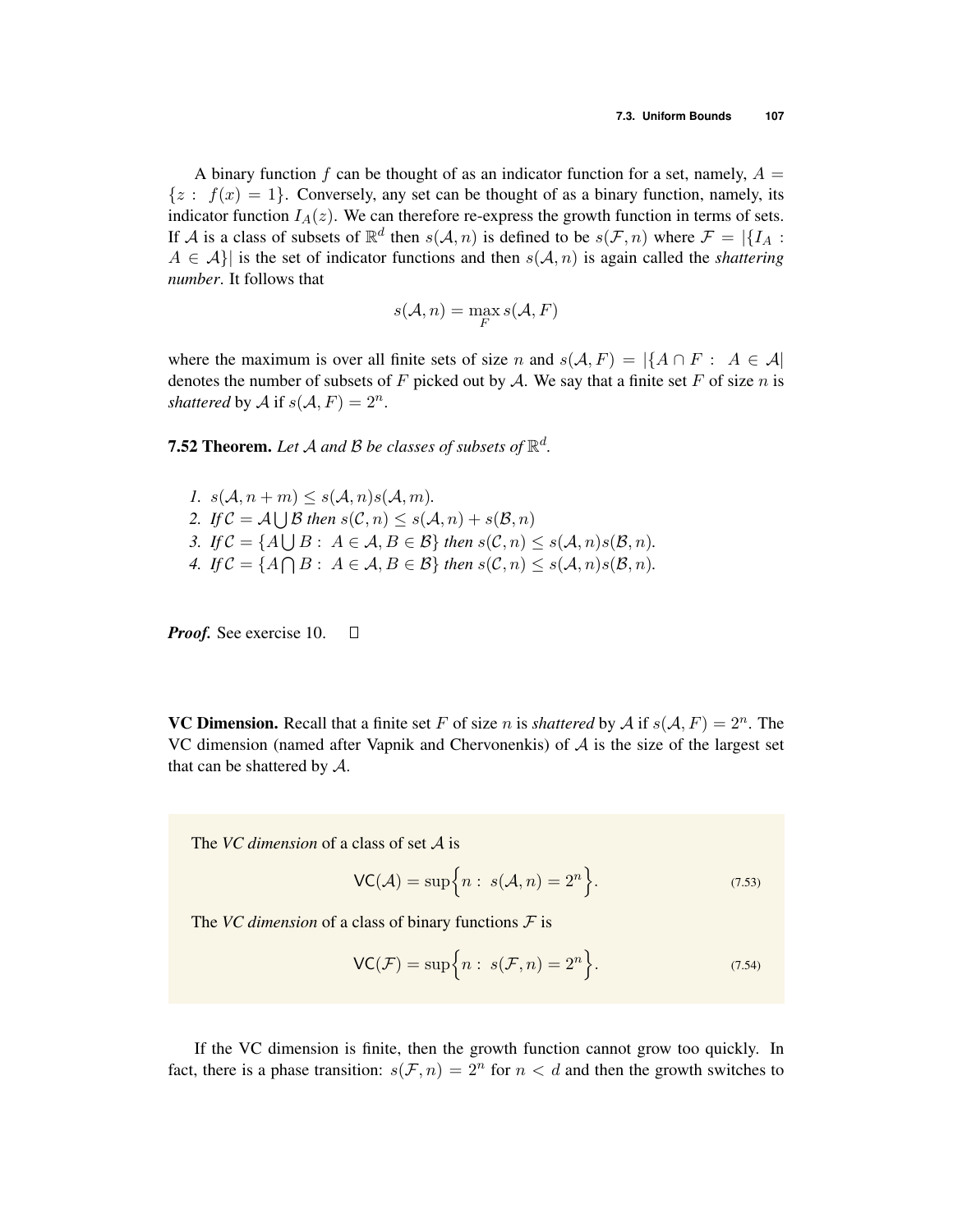polynomial.

7.55 Theorem (Sauer's Theorem). *Suppose that F has finite VC dimension d. Then,*

$$
s(\mathcal{F}, n) \le \sum_{i=0}^{d} \binom{n}{i} \tag{7.56}
$$

*and for all*  $n \geq d$ ,

$$
s(\mathcal{F}, n) \le \left(\frac{en}{d}\right)^d.
$$
\n(7.57)

*Proof.* When  $n = d = 1$ , (7.56) clearly holds. We proceed by induction. Suppose that (7.56) holds for  $n-1$  and  $d-1$  and also that it holds for  $n-1$  and d. We will show that it holds for *n* and *d*. Let  $h(n,d) = \sum_{i=0}^{d} {n \choose i}$ . We need to show that  $VC(\mathcal{F}) \leq d$ implies that  $s(F, n) \leq h(n, d)$ . Let  $F_1 = \{z_1, \ldots, z_n\}$  and  $F_2 = \{z_2, \ldots, z_n\}$ . Let  $\mathcal{F}_1 = \{ (f(z_1), \ldots, f(z_n) : f \in \mathcal{F} \}$  and  $\mathcal{F}_2 = \{ (f(z_2), \ldots, f(z_n) : f \in \mathcal{F} \}$ . For *f*,  $g \in \mathcal{F}$ , write  $f \sim g$  if  $g(z_1) = 1 - f(z_1)$  and  $g(z_i) = f(z_i)$  for  $j = 2, \ldots, n$ . Let

$$
\mathcal{G} = \Big\{ f \in \mathcal{F} : \text{ there exists } g \in \mathcal{F} \text{ such that } g \sim f \Big\}.
$$

Define  $\mathcal{F}_3 = \{ (f(z_2), \ldots, f(z_n)) : f \in \mathcal{G} \}$ . Then  $|\mathcal{F}_1| = |\mathcal{F}_2| + |\mathcal{F}_3|$ . Note that  $\mathsf{VC}(\mathcal{F}_2) \leq d$  and  $\mathsf{VC}(\mathcal{F}_3) \leq d - 1$ . The latter follows since, if  $\mathcal{F}_3$  shatters a set, then we can add  $z_1$  to create a set that is shattered by  $\mathcal{F}_1$ . By assumption  $|\mathcal{F}_2| \leq h(n-1,d)$  and  $|\mathcal{F}_3| \leq h(n-1, d-1)$ . Hence,

$$
|\mathcal{F}_1| \le h(n-1, d) + h(n-1, d-1) = h(n, d).
$$

Thus,  $s(\mathcal{F}, n) \leq h(n, d)$  which proves (7.56).

To prove (7.57), we use the fact that  $n \geq d$  and so:

$$
\sum_{i=0}^{d} \binom{n}{i} \le \left(\frac{n}{d}\right)^d \sum_{i=0}^{d} \binom{n}{i} \left(\frac{d}{n}\right)^i \le \left(\frac{n}{d}\right)^d \sum_{i=0}^{n} \binom{n}{i} \left(\frac{d}{n}\right)^i
$$

$$
\le \left(\frac{n}{d}\right)^d \left(1 + \frac{d}{n}\right)^n \le \left(\frac{n}{d}\right)^d e^d.
$$

 $\Box$ 

The VC dimensions of some common examples are summarized in Table 7.1.

Now we can extend the concentration inequalities to hold uniformly over sets of binary functions. We start with finite collections.

**7.58 Theorem.** *Suppose that*  $\mathcal{F} = \{f_1, \ldots, f_N\}$  *is a finite set of binary functions. Then, with probability at least*  $1 - \delta$ ,

$$
\sup_{f \in \mathcal{F}} |P_n(f) - P(f)| \le \sqrt{\frac{2}{n} \log \left(\frac{2N}{\delta}\right)}.
$$
\n(7.59)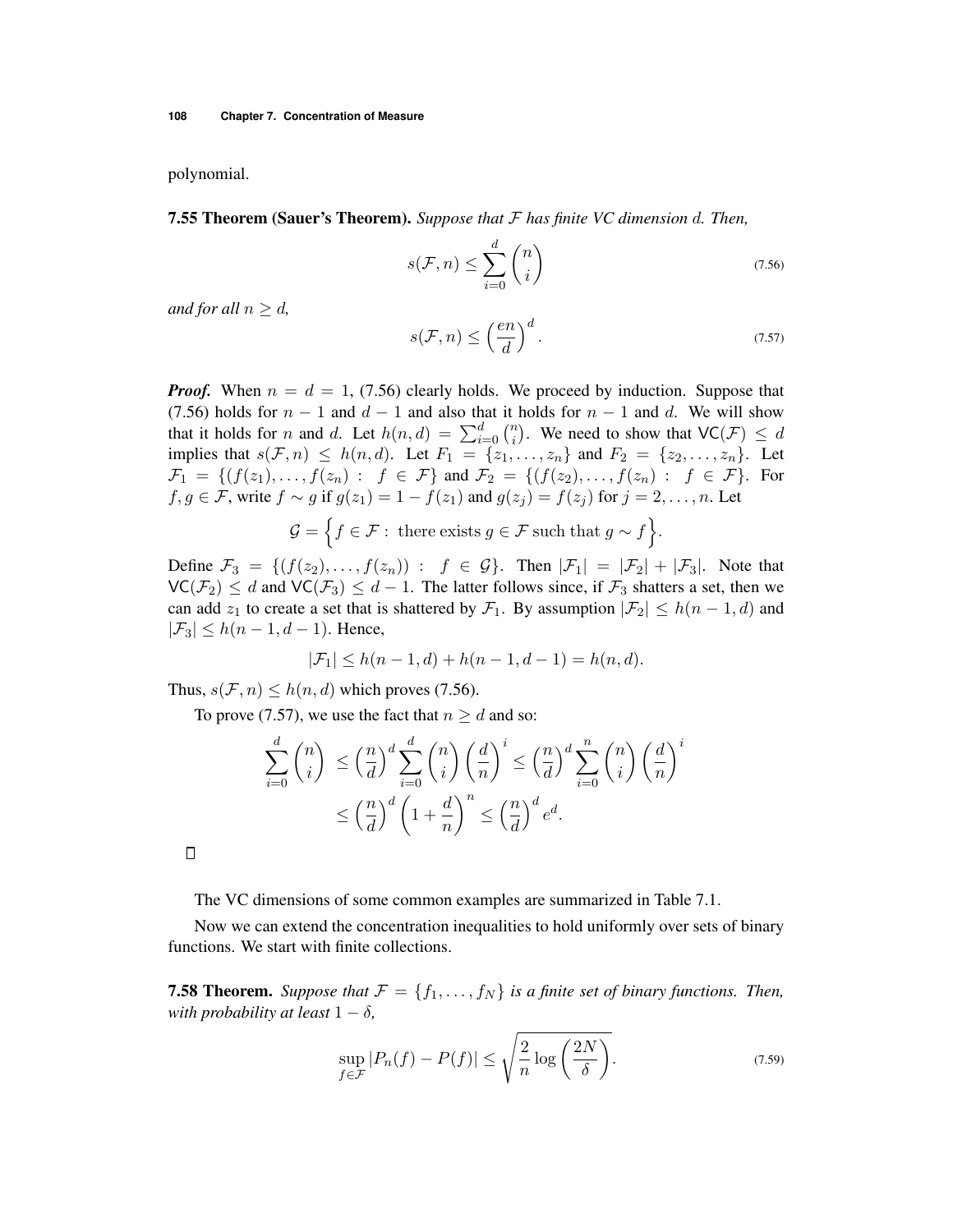| Class $A$                            | VC dimension $V_A$ |  |
|--------------------------------------|--------------------|--|
| $\mathcal{A} = \{A_1, \ldots, A_N\}$ | $\log_2 N$         |  |
| Intervals $[a, b]$ on the real line  |                    |  |
| Discs in $\mathbb{R}^2$              | 3                  |  |
| Closed balls in $\mathbb{R}^d$       | $d+2$              |  |
| Rectangles in $\mathbb{R}^d$         | 2d                 |  |
| Half-spaces in $\mathbb{R}^d$        | $d+1$              |  |
| Convex polygons in $\mathbb{R}^2$    |                    |  |

Table 7.1. *The VC dimension of some classes A.*

*Proof.* It follows from Hoeffding's inequality that, for each  $f \in \mathcal{F}$ ,  $\mathbb{P}(|P_n(f) - P(f)| > \epsilon) \le$  $2e^{-n\epsilon^2/2}$ . Hence,

$$
\mathbb{P}\left(\max_{f \in \mathcal{F}} |P_n(f) - P(f)| > \epsilon\right) = \mathbb{P}\left(|P_n(f) - P(f)| > \epsilon \text{ for some } f \in \mathcal{F}\right)
$$

$$
\leq \sum_{j=1}^N \mathbb{P}\left(|P_n(f_j) - P(f_j)| > \epsilon\right) \leq 2Ne^{-n\epsilon^2/2}.
$$

The conclusion follows.  $\Box$ 

Now we consider results for the case where  $F$  is infinite. We begin with an important result due to Vapnik and Chervonenkis.

7.60 Theorem (Vapnik and Chervonenkis). *Let F be a class of binary functions. For any*  $t > \sqrt{2/n}$ *,* 

$$
\mathbb{P}\left(\sup_{f\in\mathcal{F}}|(P_n-P)f|>t\right)\leq 4\,s(\mathcal{F},2n)e^{-nt^2/8}\tag{7.61}
$$

*and hence, with probability at least*  $1 - \delta$ ,

$$
\sup_{f \in \mathcal{F}} |P_n(f) - P(f)| \le \sqrt{\frac{8}{n} \log \left( \frac{4 \, s(\mathcal{F}, 2n)}{\delta} \right)}.
$$
\n(7.62)

Before proving the theorem, we need the *symmetrization lemma*. Let  $Z'_1, \ldots, Z'_n$  denote a second independent sample from *P*. Let  $P'_n$  denote the empirical distribution of this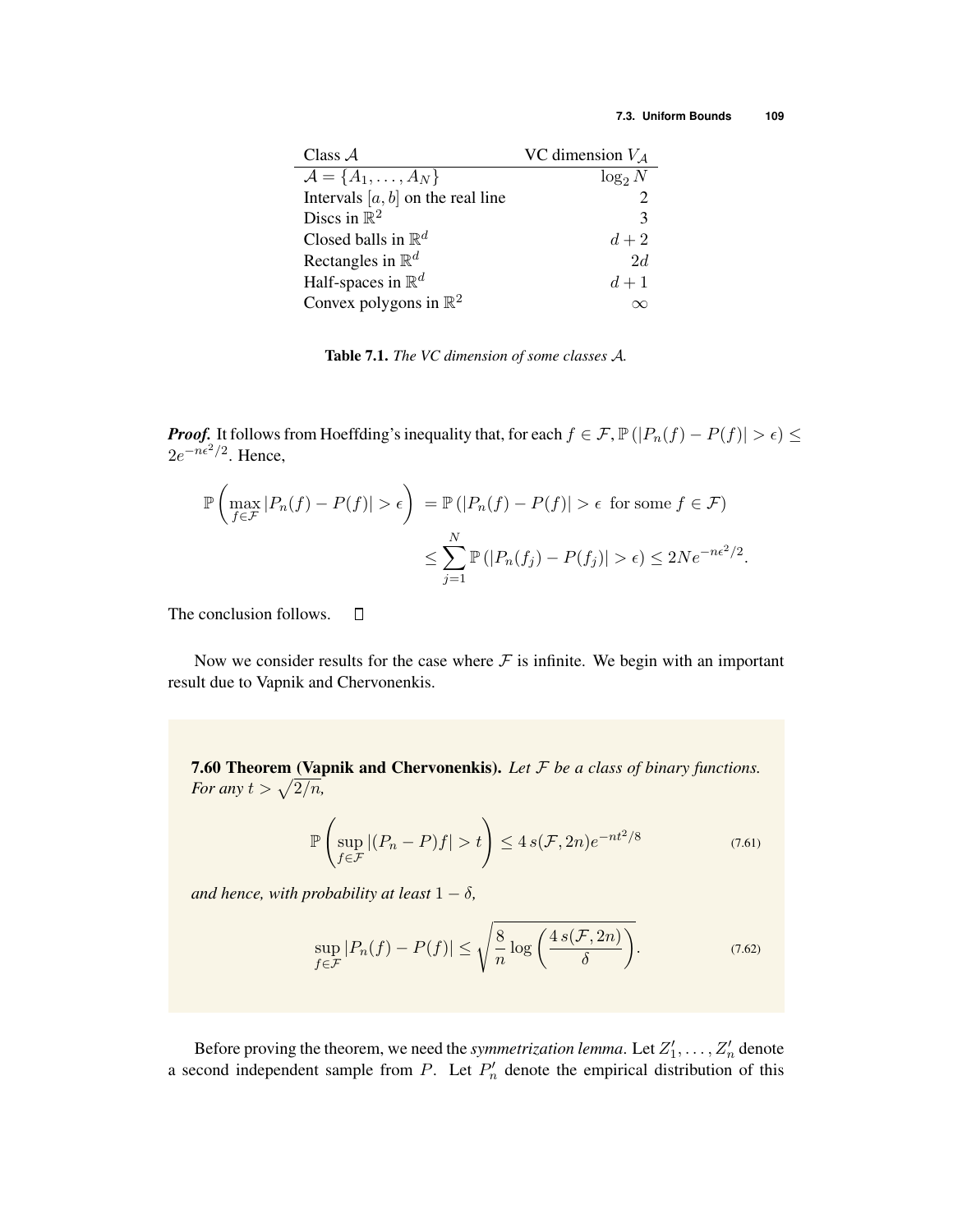#### **110 Chapter 7. Concentration of Measure**

second sample. The variables  $Z'_1, \ldots, Z'_n$  are called a *ghost sample*.

**7.63 Lemma (Symmetrization).** For all  $t > \sqrt{2/n}$ ,

$$
\mathbb{P}\left(\sup_{f\in\mathcal{F}}|(P_n-P)f|>t\right)\leq 2\mathbb{P}\left(\sup_{f\in\mathcal{F}}|(P_n-P_n')f|>t/2\right).
$$
 (7.64)

*Proof.* Let  $f_n \in \mathcal{F}$  maximize  $|(P_n - P)f|$ . Note that  $f_n$  is a random function as it depends on  $Z_1, \ldots, Z_n$ . We claim that if  $|(P_n - P)f_n| > t$  and  $|(P - P'_n)f_n| \le t/2$  then  $|(P'_n - P'_n)f_n| \le t/2$  $P_n$ *f*<sub>n</sub> $| > t/2$ . This follows since

$$
t < |(P_n - P)f_n| = |(P_n - P'_n + P'_n - P)f_n| \le |(P_n - P'_n)f_n| + |(P'_n - P)f_n|
$$
  

$$
\le |(P_n - P'_n)f_n| + \frac{t}{2}
$$

 $| (P'_n - P_n) f_n | > t/2$ . So

$$
I(|(P_n - P)f_n| > t) I(|(P - P'_n)f_n| \le t/2) = I(|(P_n - P)f_n| > t, |(P - P'_n)f_n| \le t/2)
$$
  
\$\le I(|(P'\_n - P\_n)f\_n| > t/2).

Now take the expected value over  $Z'_1, \ldots, Z'_n$  and conclude that

$$
I(|(P_n - P)f_n| > t) \mathbb{P}'(|(P - P'_n)f_n| \le t/2) \le \mathbb{P}'(|(P'_n - P_n)f_n| > t/2).
$$
 (7.65)

By Chebyshev's inequality,

$$
\mathbb{P}'(|(P - P'_n)f_n| \le t/2) \ge 1 - \frac{4\text{Var}'(f_n)}{nt^2} \ge 1 - \frac{1}{nt^2} \ge \frac{1}{2}.
$$

(Here we used the fact that  $W \in [0, 1]$  implies that  $Var(W) \le 1/4$ .) Inserting this into (7.65) we have that

$$
I(|(P_n - P)f_n| > t) \le 2\mathbb{P}'(|(P'_n - P_n)f_n| > t/2).
$$

Thus,

$$
I\Bigl(\sup_{f\in\mathcal{F}}|(P_n-P)f|>t\Bigr)\leq 2\,\mathbb{P}'\Bigl(\sup_{f\in\mathcal{F}}|(P'_n-P_n)f|>t/2\Bigr).
$$

Now take the expectation over  $Z_1, \ldots, Z_n$  to conclude that

$$
\mathbb{P}\Bigl(\sup_{f\in\mathcal{F}}|(P_n-P)f|>t\Bigr)\leq 2\,\mathbb{P}\Bigl(\sup_{f\in\mathcal{F}}|(P'_n-P_n)f|>t/2\Bigr).
$$

The importance of symmetrization is that we have replaced  $(P_n - P)f$ , which can take any real value, with  $(P_n - P'_n)f$ , which can take only finitely many values. Now we prove the Vapnik-Chervonenkis theorem.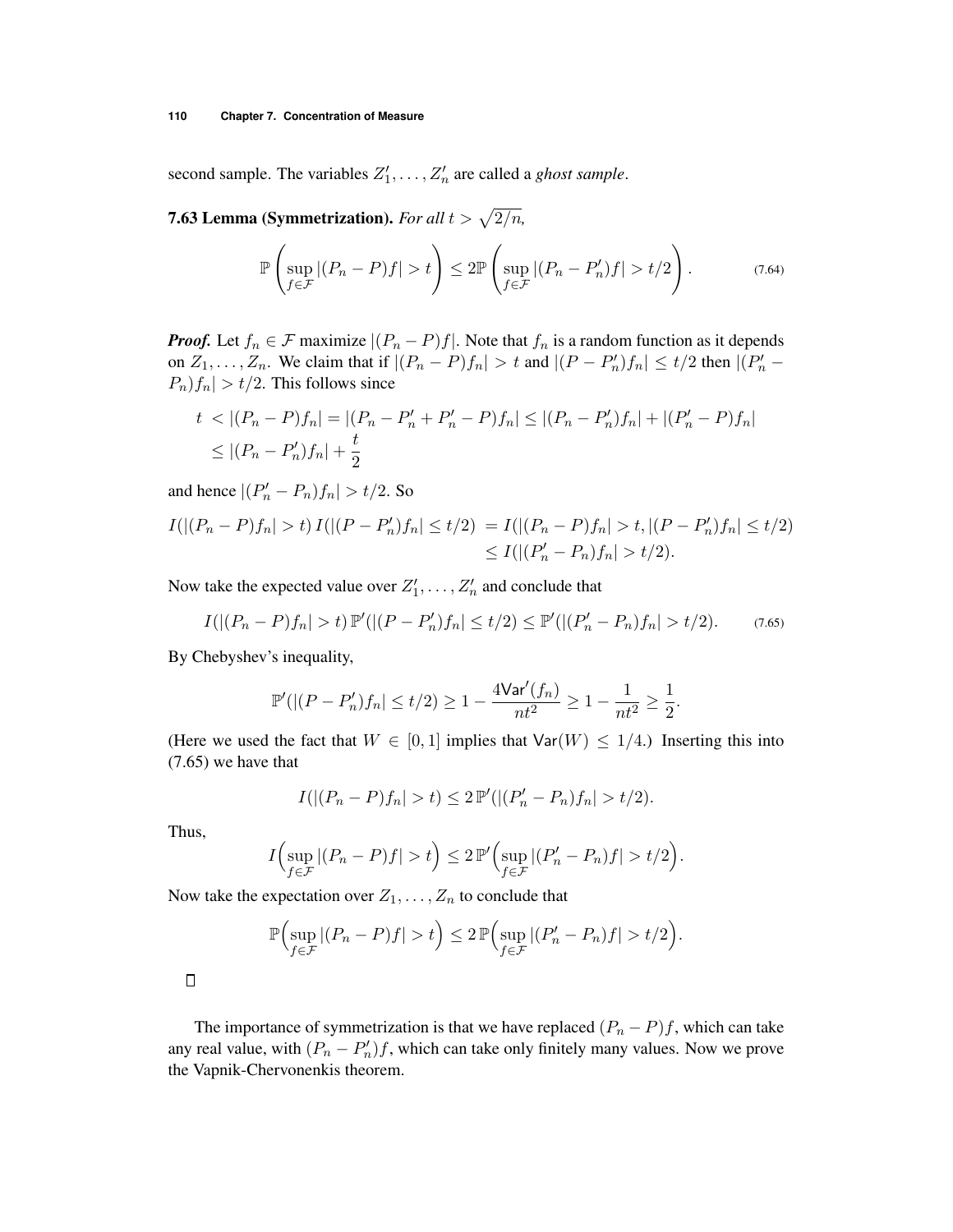**Proof.** Let  $V = \mathcal{F}_{Z'_1,...,Z'_n,Z_1,...,Z_n}$ . For any  $v \in V$  write  $(P'_n-P_n)v$  to mean  $(1/n)(\sum_{i=1}^n v_i - \sum_{i=n+1}^n v_i)$ . Using the symmetrization lemma and Hoeffding's inequality.  $\sum_{i=n+1}^{2n} v_i$ ). Using the symmetrization lemma and Hoeffding's inequality,

$$
\mathbb{P}(\sup_{f \in \mathcal{F}} |(P_n - P)f| > t) \le 2 \mathbb{P}(\sup_{f \in \mathcal{F}} |(P'_n - P_n)f| > t/2)
$$
  
=  $2 \mathbb{P}(\max_{v \in V} |(P'_n - P_n)v| > t/2)$   
 $\le 2 \sum_{v \in V} \mathbb{P}(|(P'_n - P_n)v| > t/2)$   
 $\le 2 \sum_{v \in V} 2e^{-nt^2/8} \le 4 s(\mathcal{F}, 2n)e^{-nt^2/8}.$ 

 $\Box$ 

Recall that, for a class with finite VC dimension *d*,  $s(\mathcal{F}, n) \leq (en/d)^d$ . hence we have:

**7.66 Corollary.** *If*  $F$  *has finite VC dimension d, then, with probability at least*  $1 - \delta$ *,* 

$$
\sup_{f \in \mathcal{F}} |P_n(f) - P(f)| \le \sqrt{\frac{8}{n} \left( \log \left( \frac{4}{\delta} \right) + d \log \left( \frac{ne}{d} \right) \right)}.
$$
\n(7.67)

## **7.3.2 Radamacher Complexity**

A more general way to develop uniform bounds is to use a quantity called Rademacher complexity. In this section we assume that *F* is a class of functions *f* such that  $0 \le f(z) \le$ 1.

Random variables  $\sigma_1, \ldots, \sigma_n$  are called *Rademacher random variables* if they are independent, identically distributed and  $\mathbb{P}(\sigma_i = 1) = \mathbb{P}(\sigma_i = -1) = 1/2$ . Define the *Rademacher complexity* of *F* by

$$
\text{Rad}_n(\mathcal{F}) = \mathbb{E}\left(\sup_{f \in \mathcal{F}} \left| \frac{1}{n} \sum_{i=1}^n \sigma_i f(Z_i) \right| \right). \tag{7.68}
$$

Define the *empirical Rademacher complexity* of *F* by

$$
\text{Rad}_{n}(\mathcal{F}, Z^{n}) = \mathbb{E}_{\sigma}\left(\sup_{f \in \mathcal{F}}\left|\frac{1}{n}\sum_{i=1}^{n} \sigma_{i} f(Z_{i})\right|\right) \tag{7.69}
$$

where  $Z^n = (Z_1, \ldots, Z_n)$  and the expectation is over  $\sigma$  only.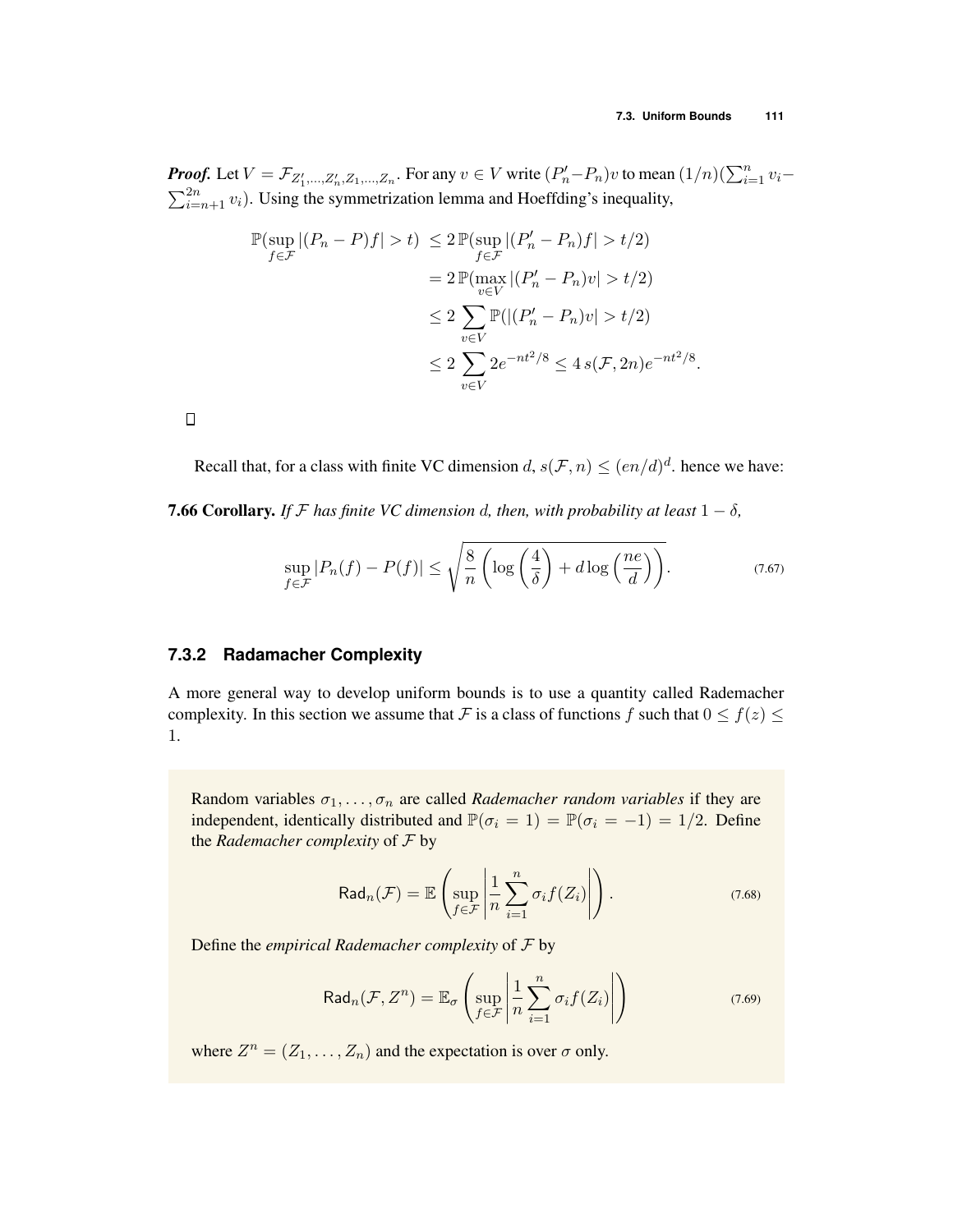Intuitively, Rad<sub>n</sub>(*F*) is large if we can find functions  $f \in \mathcal{F}$  that "look like" random noise, that is, they are highly correlated with  $\sigma_1, \ldots, \sigma_n$ . Here are some properties of the Rademacher complexity.

#### 7.70 Lemma.

- *1. If*  $\mathcal{F} \subset \mathcal{G}$  *then*  $\text{Rad}_n(\mathcal{F}, Z^n) \leq \text{Rad}_n(\mathcal{G}, Z^n)$ .
- 2. Let  $conv(\mathcal{F})$  *denote the convex hull of*  $\mathcal{F}$ *. Then*  $Rad_n(\mathcal{F}, Z^n) = Rad_n(conv(\mathcal{F}), Z^n)$ *.*
- *3. For any*  $c \in \mathbb{R}$ , Rad<sub>*n*</sub>( $c\mathcal{F}, Z^n$ ) =  $|c|$ Rad<sub>*n*</sub>( $\mathcal{F}, Z^n$ ).
- 4. Let  $g: \mathbb{R} \to \mathbb{R}$  be such that  $g(0) = 0$  and,  $|g(y) g(x)| \le L|x y|$  for all  $x, y$ . *Then*  $\text{Rad}_{n}(q \circ \mathcal{F}, Z^{n}) \leq 2L\text{Rad}_{n}(\mathcal{F}, Z^{n})$ *.*

*Proof.* See Exercise 8.  $\Box$ 

**7.71 Theorem.** With probability at least  $1 - \delta$ ,

$$
\sup_{f \in \mathcal{F}} |P_n(f) - P(f)| \le 2 \operatorname{Rad}_n(\mathcal{F}) + \sqrt{\frac{1}{2n} \log \left(\frac{2}{\delta}\right)}
$$
(7.72)

*and*

$$
\sup_{f \in \mathcal{F}} |P_n(f) - P(f)| \le 2 \operatorname{Rad}_n(\mathcal{F}, Z^n) + \sqrt{\frac{4}{n} \log \left(\frac{2}{\delta}\right)}. \tag{7.73}
$$

*Proof.* The proof has two steps. First we show that  $\sup_{f \in \mathcal{F}} |P_n(f) - P(f)|$  is close to its mean. Then we bound the mean.

**Step 1:** Let  $g(Z_1, \ldots, Z_n) = \sup_{f \in \mathcal{F}} |P_n(f) - P(f)|$ . If we change  $Z_i$  to some other value  $Z_i'$  then  $|g(Z_1, \ldots, Z_n) - g(Z_1, \ldots, Z_i', \ldots, Z_n)| \leq \frac{1}{n}$ . By McDiarmid's inequality,

$$
\mathbb{P}\left(|g(Z_1,\ldots,Z_n)-\mathbb{E}[g(Z_1,\ldots,Z_n)]|>\epsilon\right)\leq 2e^{-2n\epsilon^2}.
$$

Hence, with probability at least  $1 - \delta$ ,

$$
g(Z_1,\ldots,Z_n) \leq \mathbb{E}[g(Z_1,\ldots,Z_n)] + \sqrt{\frac{1}{2n}\log\left(\frac{2}{\delta}\right)}.
$$
\n(7.74)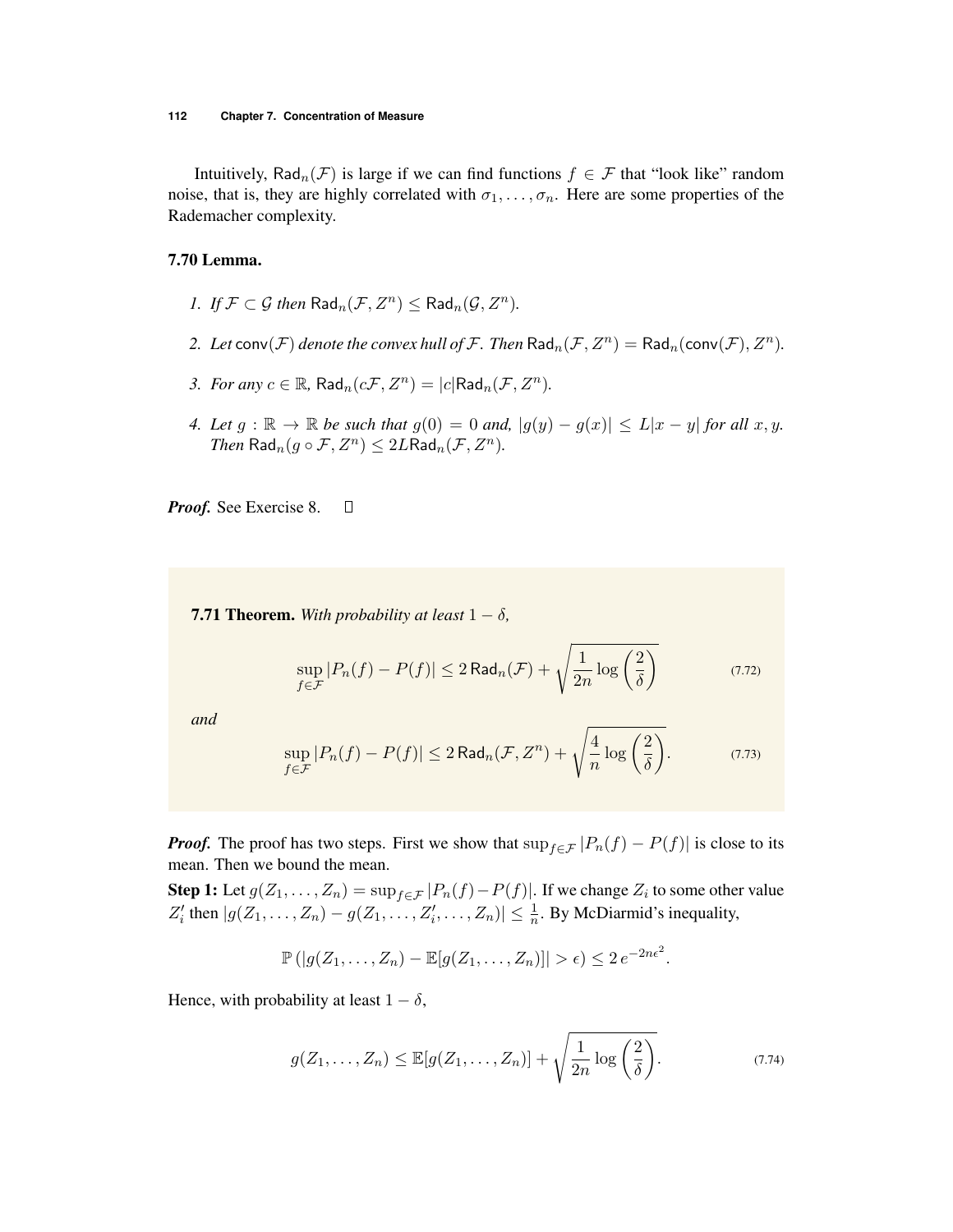**Step 2:** Now we bound  $\mathbb{E}[g(Z_1, \ldots, Z_n)]$ . Once again we introduce a ghost sample  $Z'_1, \ldots, Z'_n$ and Rademacher variables  $\sigma_1, \ldots, \sigma_n$ , Note that  $P(f) = \mathbb{E}' P'_n(f)$ . Also note that

$$
\frac{1}{n}\sum_{i=1}^{n}(f(Z_i') - f(Z_i)) \stackrel{d}{=} \frac{1}{n}\sum_{i=1}^{n}\sigma_i(f(Z_i') - f(Z_i))
$$

 $\overline{r}$ 

where  $\stackrel{d}{=}$  means "equal in distribution." Hence,

$$
\mathbb{E}[g(Z_1, \dots, Z_n)] = \mathbb{E}\left[\sup_{f \in \mathcal{F}} |P(f) - P_n(f)|\right] = \mathbb{E}\left[\sup_{f \in \mathcal{F}} |\mathbb{E}'(P'_n(f) - P_n(f))|\right]
$$
\n
$$
\leq \mathbb{E}\mathbb{E}'\left[\sup_{f \in \mathcal{F}} |P'_n(f) - P_n(f)|\right] = \mathbb{E}\mathbb{E}'\left[\sup_{f \in \mathcal{F}} \left|\frac{1}{n} \sum_{i=1}^n (f(Z'_i) - f(Z_i))\right|\right]
$$
\n
$$
= \mathbb{E}\mathbb{E}'\left[\sup_{f \in \mathcal{F}} \left|\frac{1}{n} \sum_{i=1}^n \sigma_i(f(Z'_i) - f(Z_i))\right|\right]
$$
\n
$$
\leq \mathbb{E}'\left[\sup_{f \in \mathcal{F}} \left|\frac{1}{n} \sum_{i=1}^n \sigma_i f(Z'_i)\right|\right] + \mathbb{E}\left[\sup_{f \in \mathcal{F}} \left|\frac{1}{n} \sum_{i=1}^n \sigma_i f(Z_i)\right|\right]
$$
\n
$$
= 2\text{Rad}_n(\mathcal{F}).
$$

Combining this bound with (7.74) proves the first result.

To prove the second result, let  $a(Z_1, \ldots, Z_n) = \text{Rad}_n(\mathcal{F}, Z^n)$  and note that  $a(Z_1, \ldots, Z_n)$ changes by at most  $1/n$  if we change one observation. McDiarmid's inequality implies that  $|\text{Rad}_n(\mathcal{F}, Z^n) - \text{Rad}_n(\mathcal{F})| \leq \sqrt{\frac{1}{2n} \log\left(\frac{2}{\delta}\right)}$  with probability at least  $1-\delta$ . Combining this with the first result yields the second result.  $\Box$ 

In the special case where  $F$  is a class of binary functions, we can relate Rad<sub>n</sub>( $F$ ) to shattering numbers.

7.75 Theorem. *Let F be a set of binary functions. Then, for all n,*

$$
\mathsf{Rad}_{n}(\mathcal{F}) \le \sqrt{\frac{2\log s(\mathcal{F}, n)}{n}}.\tag{7.76}
$$

*Proof.* Let  $\mathcal{D} = \{Z_1, \ldots, Z_n\}$ . Define  $S(f, \sigma) = |n^{-1} \sum_{i=1}^n \sigma_i f(Z_i)|$  and  $S(v, \sigma) =$  $|n^{-1}\sum_{i=1}^n \sigma_i v_i|$ . Now,  $-1 \leq \sigma_i f(Z_i) \leq 1$ . Note that

$$
\text{Rad}_n(\mathcal{F}) = \mathbb{E}\left(\sup_{f \in \mathcal{F}} S(f, \sigma)\right) = \mathbb{E}\left(\mathbb{E}\left(\sup_{f \in \mathcal{F}} S(f, \sigma) \middle| \mathcal{D}\right)\right) = \mathbb{E}\left(\mathbb{E}\left(\max_{v \in \mathcal{F}_{Z_1,\dots,Z_n}} S(v, \sigma) \middle| \mathcal{D}\right)\right).
$$

Now,  $\sigma_i v_i/n$  has mean 0 and  $-1/n \leq \sigma_i v_i \leq 1/n$  so, by Lemma 7.10,  $\mathbb{E}(e^{t\sigma_i v_i}) \leq$  $e^{t^2/(2n^2)}$  for any  $t > 0$ . From Theorem 7.47,

$$
\mathbb{E}\left(\max_{v \in \mathcal{F}_{Z_1,\dots,Z_n}} S(v,\sigma) \middle| \mathcal{D}\right) \le \sqrt{\frac{2\log|V_n|}{n}} = \sqrt{\frac{2\log s(\mathcal{F},n)}{n}}
$$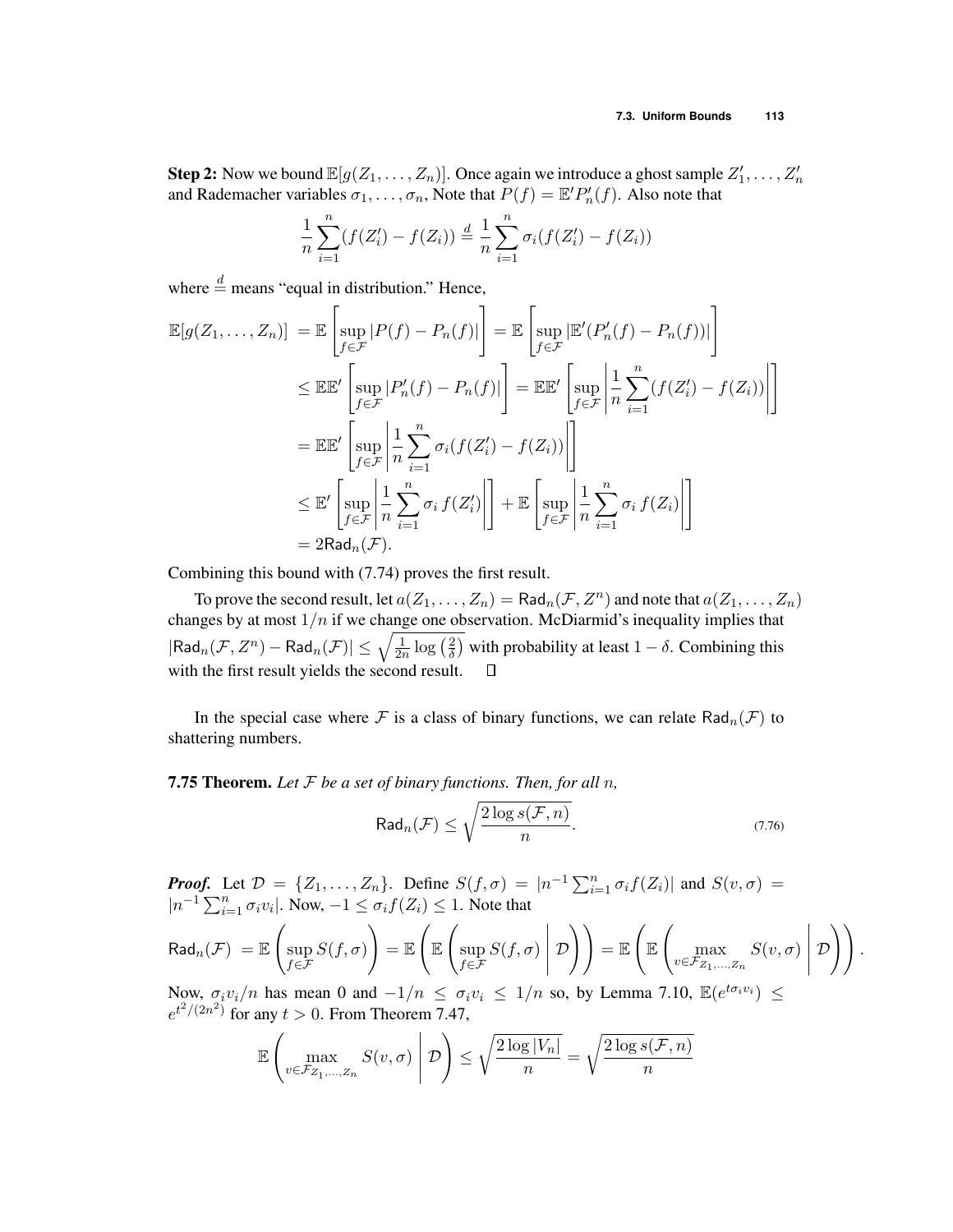and the result follows.  $\Box$ 

In fact, there is a sharper relationship between  $\text{Rad}_{n}(\mathcal{F})$  and VC dimension.

7.77 Theorem. *Suppose that F has finite VC dimension d. There exists a universal constant*  $C > 0$  *such that*  $\text{Rad}_{n}(\mathcal{F}) \leq C\sqrt{d/n}$ .

For a proof, see, for example, Devroye and Lugosi (2001).

Combining these results with Theorem 7.75 and Theorem 7.77 we get the following result.

**7.78 Corollary.** With probability at least  $1 - \delta$ ,

$$
\sup_{f \in \mathcal{F}} |P_n(f) - P(f)| \le \sqrt{\frac{8 \log s(\mathcal{F}, n)}{n}} + \sqrt{\frac{1}{2n} \log \left(\frac{2}{\delta}\right)}.
$$
\n(7.79)

*If*  $\mathcal F$  *has finite VC dimension d then, with probability at least*  $1 - \delta$ ,

$$
\sup_{f \in \mathcal{F}} |P_n(f) - P(f)| \le 2C\sqrt{\frac{d}{n}} + \sqrt{\frac{1}{2n} \log\left(\frac{2}{\delta}\right)}.
$$
\n(7.80)

#### **7.3.3 Bounds For Classes of Real Valued Functions**

Suppose now that  $F$  is a class of real-valued functions. There are various methods to obtain uniform bounds. We consider two such methods: covering numbers and bracketing numbers.

If *Q* is a measure and  $p \geq 1$ , define

$$
||f||_{L_p(Q)} = \left(\int |f(x)|^p dQ(x)\right)^{1/p}.
$$

When *Q* is Lebesgue measure we simply write  $||f||_p$ . We also define

$$
||f||_{\infty} = \sup_{x} |f(x)|.
$$

A set  $C = \{f_1, \ldots, f_N\}$  is an  $\epsilon$ -cover of  $\mathcal F$  (or an  $\epsilon$ -net) if, for every  $f \in \mathcal F$  there exists a  $f_j \in \mathcal{C}$  such that  $||f - f_j||_{L_p(Q)} < \epsilon$ .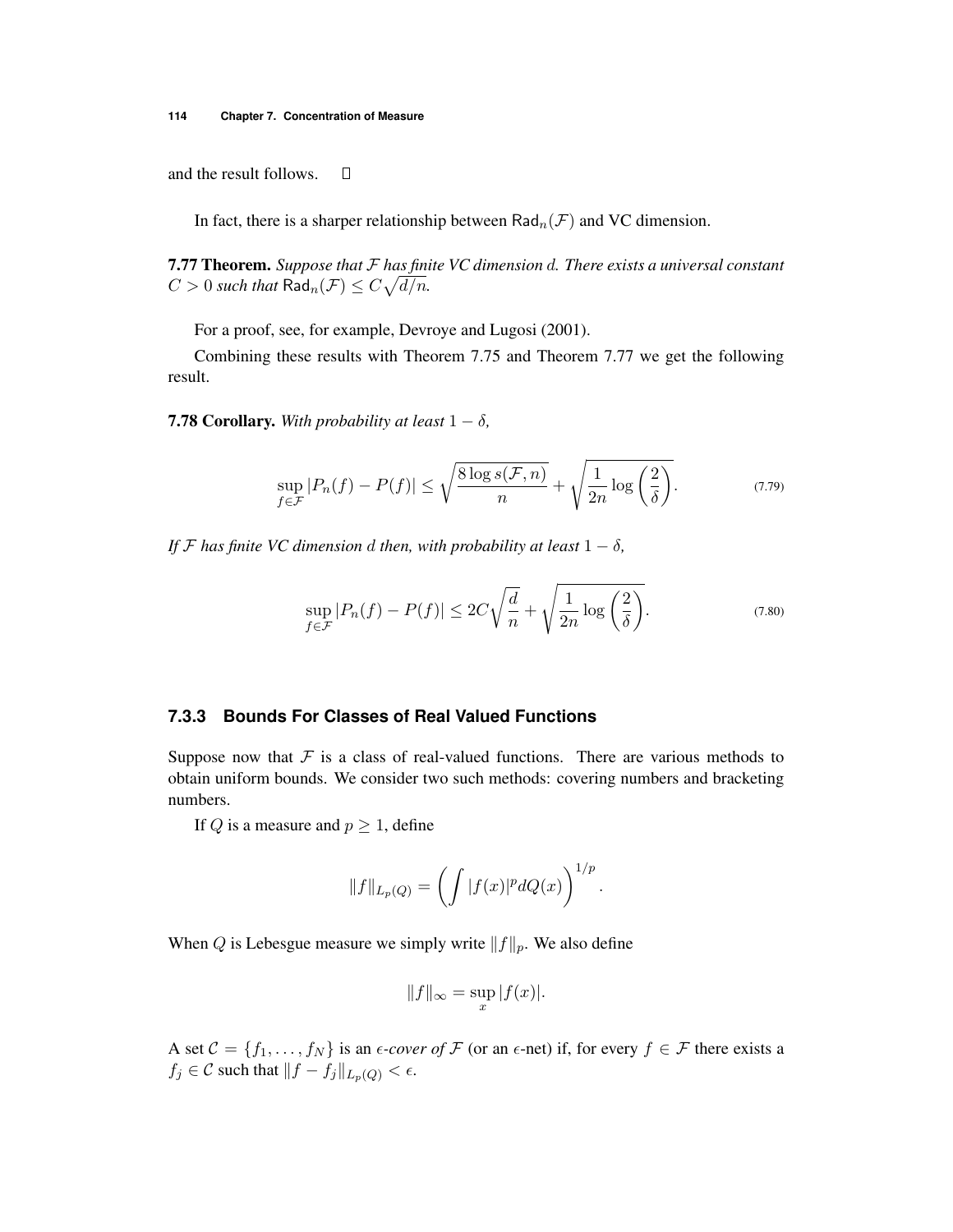**7.81 Definition.** The size of the smallest  $\epsilon$ -cover is called the **covering number** and *is denoted by*  $N_p(\epsilon, \mathcal{F}, Q)$ *. The uniform covering number is defined by* 

$$
N_p(\epsilon, \mathcal{F}) = \sup_{Q} N_p(\epsilon, \mathcal{F}, Q)
$$

*where the supremum is over all probability measures Q.*

Now we show how covering numbers can be used to obtain bounds.

**7.82 Theorem.** Suppose that  $||f||_{\infty} \leq B$  for all  $f \in \mathcal{F}$ . Then,

$$
\mathbb{P}\Bigl(\sup_{f\in\mathcal{F}}|P_n(f)-P(f)|>\epsilon\Bigr)\leq 2N(\epsilon/3,\mathcal{F},L_\infty)e^{-n\epsilon^2/(18B^2)}.
$$

*Proof.* Let  $N = N(\epsilon/3, \mathcal{F}, L_{\infty})$  and let  $C = \{f_1, \ldots, f_N\}$  be an  $\epsilon/3$  cover. For any  $f \in \mathcal{F}$ there is an  $f_j \in C$  such that  $||f - f_j||_{\infty} \le \epsilon/3$ . So

$$
|P_n(f) - P(f)| \le |P_n(f) - P_n(f_j)| + |P_n(f_j) - P(f_j)| + |P(f_j) - P(f)|
$$
  
\n
$$
\le |P_n(f_j) - P(f_j)| + \frac{2\epsilon}{3}.
$$

Hence,

$$
\mathbb{P}\left(\sup_{f \in \mathcal{F}} |P_n(f) - P(f)| > \epsilon\right) \leq \mathbb{P}\left(\max_{f_j \in C} |P_n(f_j) - P(f_j)| + \frac{2\epsilon}{3} > \epsilon\right)
$$
  
\n
$$
= \mathbb{P}\left(\max_{f_j \in C} |P_n(f_j) - P(f_j)| > \frac{\epsilon}{3}\right) \leq \sum_{j=1}^N \mathbb{P}\left(|P_n(f_j) - P(f_j)| > \frac{\epsilon}{3}\right)
$$
  
\n
$$
\leq 2N(\epsilon/3, \mathcal{F}, L_\infty)e^{-n\epsilon^2/(18B^2)}
$$

from the union bound and Hoeffding's inequality.  $\Box$ 

The VC dimension can be used to bound covering numbers.

**7.83 Theorem.** Let F be a class of functions  $f : \mathbb{R}^d \to [0, B]$  with VC dimension  $d$  such *that*  $2 \leq d < \infty$ *. Let*  $p \geq 1$  *and*  $0 < \epsilon < B/4$ *. Then* 

$$
N_p(\epsilon, \mathcal{F}) \le 3 \left( \frac{2eB^p}{\epsilon^p} \log \left( \frac{3eB^p}{\epsilon^p} \right) \right)^d.
$$

(For a proof, see Devroye, Gyorfi and Lugosi (1996).) However, there are cases where the covering numbers are finite and yet the VC dimension is infinite.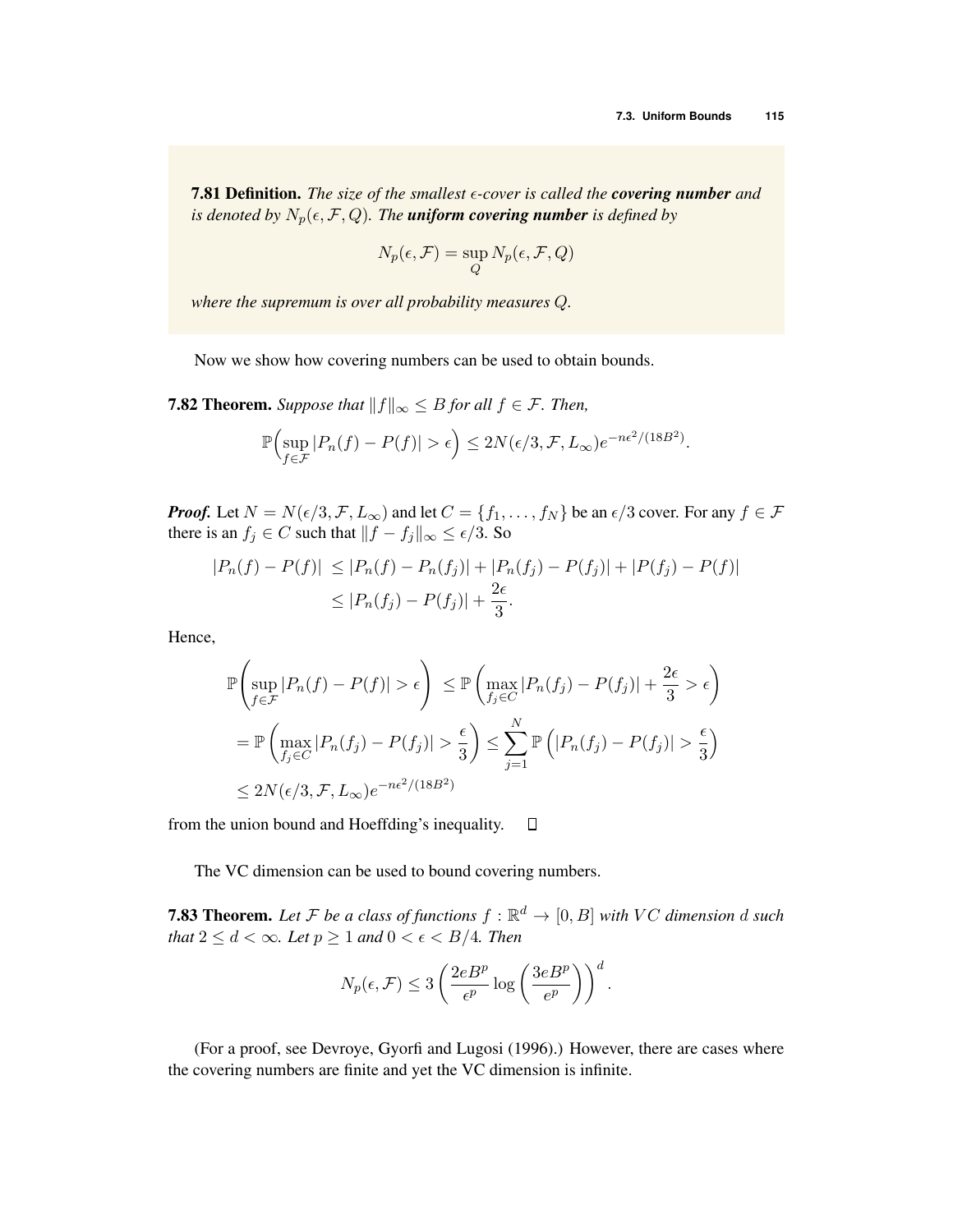Bracketing Numbers. Another measure of complexity is the bracketing number. Given a pair of functions  $\ell$  and  $u$  with  $\ell \leq u$ , we define the *bracket* 

$$
[\ell, u] = \Big\{ h : \ \ell(x) \le h(x) \le u(x) \text{ for all } x \Big\}.
$$

A collection of pairs of functions  $(\ell_1, u_1), \ldots, (\ell_N, u_N)$  is a *bracketing* of  $\mathcal F$  if,

$$
\mathcal{F} \subset \bigcup_{j=1}^B [\ell_j, u_j].
$$

The collection is an  $\epsilon$ - $L_q(P)$ -bracketing if it is a bracketing and if

$$
\left(\int |u_j(x) - \ell_j(x)|^q dP(x)\right)^{\frac{1}{q}} \leq \epsilon
$$

for  $j = 1, \ldots, N$ . The *bracketing number*  $N_{[1]}(\epsilon, \mathcal{F}, L_q(P))$  is the size of the smallest  $\epsilon$ bracketing. Bracketing number are a little larger than covering numbers but provide stronger control of the class *F*.

#### 7.84 Theorem.

- *1.*  $N_p(\epsilon, \mathcal{F}, P) \leq N_{\text{H}}(2\epsilon, \mathcal{F}, L_p(P)).$
- *2. Let*  $X_1, \ldots, X_n \sim P$ *. If Suppose that*  $N_{[]}(\epsilon, \mathcal{F}, L_1(P)) < \infty$  for all  $\epsilon > 0$ *. Then, for every*  $\delta > 0$ *,*

$$
\mathbb{P}\left(\sup_{f\in\mathcal{F}}|P_n(f)-P(f)|>\delta\right)\to 0\tag{7.85}
$$

 $as n \rightarrow \infty$ .

*Proof.* See exercise 11.  $\Box$ 

**7.86 Theorem.** Let  $A = \sup_f \int |f| dP$  and  $B = \sup_f \|f\|_{\infty}$ . Then

$$
P^{n}\left(\sup_{f\in\mathcal{F}}|P_{n}(f)-P(f)|>\epsilon\right) \leq 2N_{[}(\epsilon/8,\mathcal{F},L_{1}(P))\exp\left(-\frac{3n\epsilon^{2}}{4B[6A+\epsilon]}\right) +2N_{[}(\epsilon/8,\mathcal{F},L_{1}(P))\exp\left(-\frac{3n\epsilon}{40B}\right).
$$

*Hence, if*  $\epsilon \leq 2A/3$ *,* 

$$
P^{n}\left(\sup_{f\in\mathcal{F}}|P_{n}(f)-P(f)|>\epsilon\right)\leq 4N_{\left[\left]\right]}(\epsilon/8,\mathcal{F},L_{1}(P))\exp\left(-\frac{96n\epsilon^{2}}{76AB}\right). \tag{7.87}
$$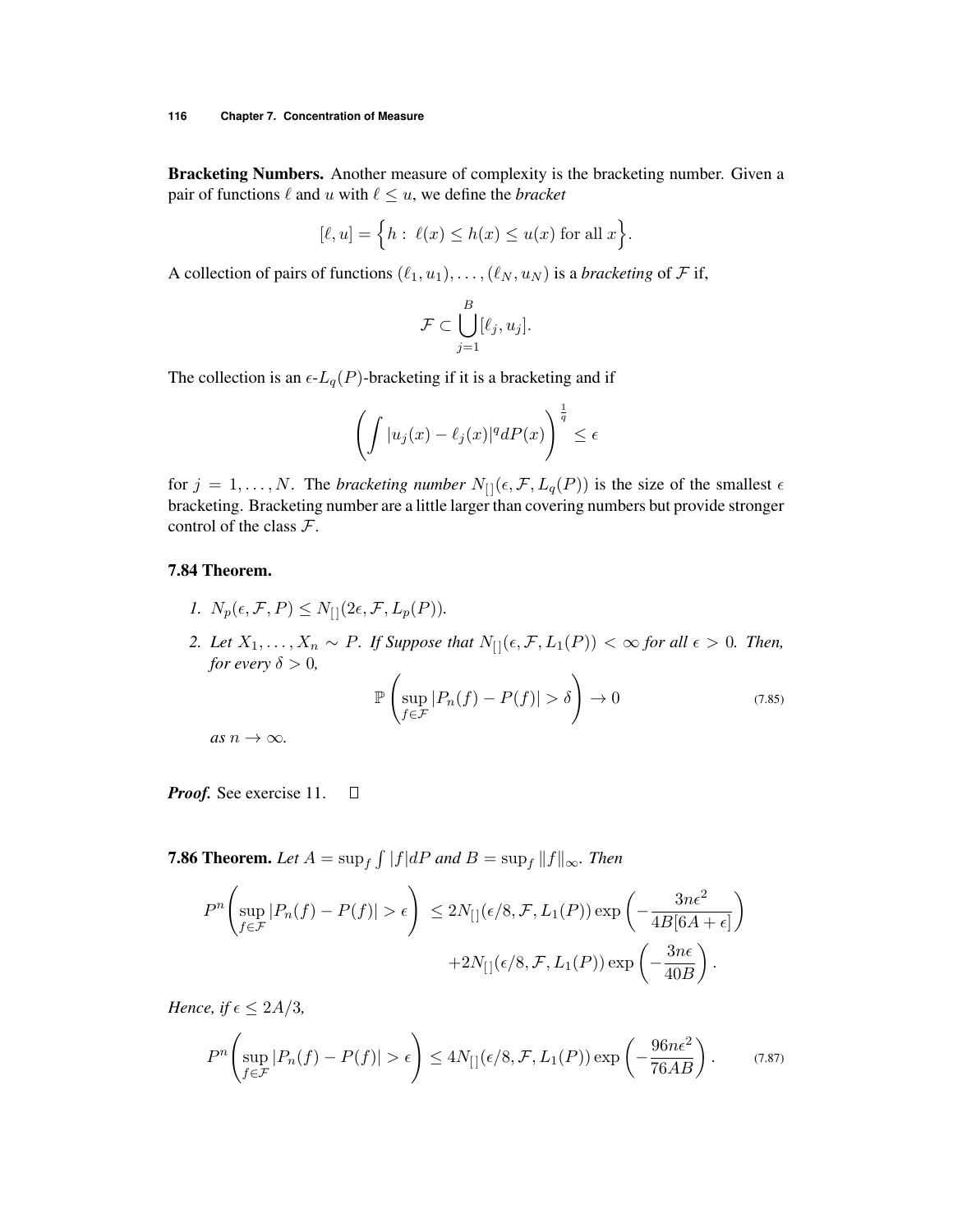*Proof.* (This proof follows Yukich (1985).) For notational simplicity in the proof, let us write,  $N(\epsilon) \equiv N_{[]}(\epsilon, \mathcal{F}, L_1(P))$ . Define  $z_n(f) = \int f(dP_n - dP)$ . Let  $[\ell_1, u_1], \ldots, [\ell_N, u_N]$ be a minimal  $\epsilon/\dot{8}$  bracketing. We may assume that for each *j*,  $||u_j|| \leq B$  and  $||\ell_j|| \leq B$ . (Otherwise, we simply truncate the brackets.) For each *j*, choose some  $f_j \in [\ell_j, u_j]$ .

Consider any  $f \in \mathcal{F}$  and let  $[\ell_j, u_j]$  denote a bracket containing  $f$ . Then

$$
|z_n(f)| \le |z_n(f_j)| + |z_n(f - f_j)|.
$$

Furthermore,

$$
|z_n(f - f_j)| = |\int (f - f_j)(dP_n - dP)| \le \int |f - f_j| (dP_n + dP) \le \int |u_j - \ell_j| (dP_n + dP)
$$
  
= 
$$
\int |u_j - \ell_j| (dP_n - dP) + 2 \int |u_j - \ell_j| dP
$$
  
= 
$$
\int |u_j - \ell_j| (dP_n - dP) + 2 \left(\frac{\epsilon}{8}\right) = z_n(|u_j - \ell_j|) + \frac{\epsilon}{4}.
$$

Hence,

$$
|z_n(f)| \leq |z_n(f_j)| + \left[ [z_n(|u_j - \ell_j|) + \frac{\epsilon}{4} \right].
$$

Thus,

$$
P^n(\sup_{f \in \mathcal{F}} |z_n(f)| > \epsilon) \le P^n(\max_j |z_n(f_j)| > \epsilon/2) + P^n(\max_j |z_n(|u_j - \ell_j|)| + \epsilon/4 > \epsilon/2)
$$
  

$$
\le P^n(\max_j |z_n(f_j)| > \epsilon/2) + P^n(\max_j |z_n(|u_j - \ell_j|)| > \epsilon/4).
$$

Now

$$
\mathsf{Var}(f_j) \le \int f_j^2 dP = \int |f_j| |f_j| dP \le ||f_j||_{\infty} \int |f_j| dP \le AB.
$$

Hence, by Bernstein's inequality,

$$
P^{n}\left(\max_{j}|z_{n}(f_{j})| > \epsilon/2\right) \leq 2\sum_{j=1}^{N} \exp\left(-\frac{1}{2}\frac{n(\epsilon/2)^{2}}{AB + B\epsilon/6}\right) \leq 2N(\epsilon/8)\exp\left(-\frac{3}{4B}\frac{n\epsilon^{2}}{6A + \epsilon}\right).
$$

Similarly,

$$
\begin{aligned} \mathsf{Var}(|u_j - \ell_j|) &\leq \int (u_j - \ell_j)^2 dP \leq \int |u_j - \ell_j| \, |u_j - \ell_j| \, dP \\ &\leq \|u_j - \ell_j\|_{\infty} \int |u_j - \ell_j| \, dP \leq 2B \frac{\epsilon}{8} = \frac{B\epsilon}{4}. \end{aligned}
$$

Also,  $||u_j - \ell_j||_{\infty} \leq 2B$ . Hence, by Bernstein's inequality,

$$
P^{n}\left(\max_{j} z_{n}(|u_{j}-\ell_{j}|) > \epsilon/4\right) \leq 2\sum_{j=1}^{N} \exp\left(-\frac{1}{2}\frac{n(\epsilon/4)^{2}}{2B\frac{\epsilon}{4} + 2B(\epsilon/4)/3}\right)
$$

$$
\leq 2N(\epsilon/8) \exp\left(-\frac{3n\epsilon}{40B}\right).
$$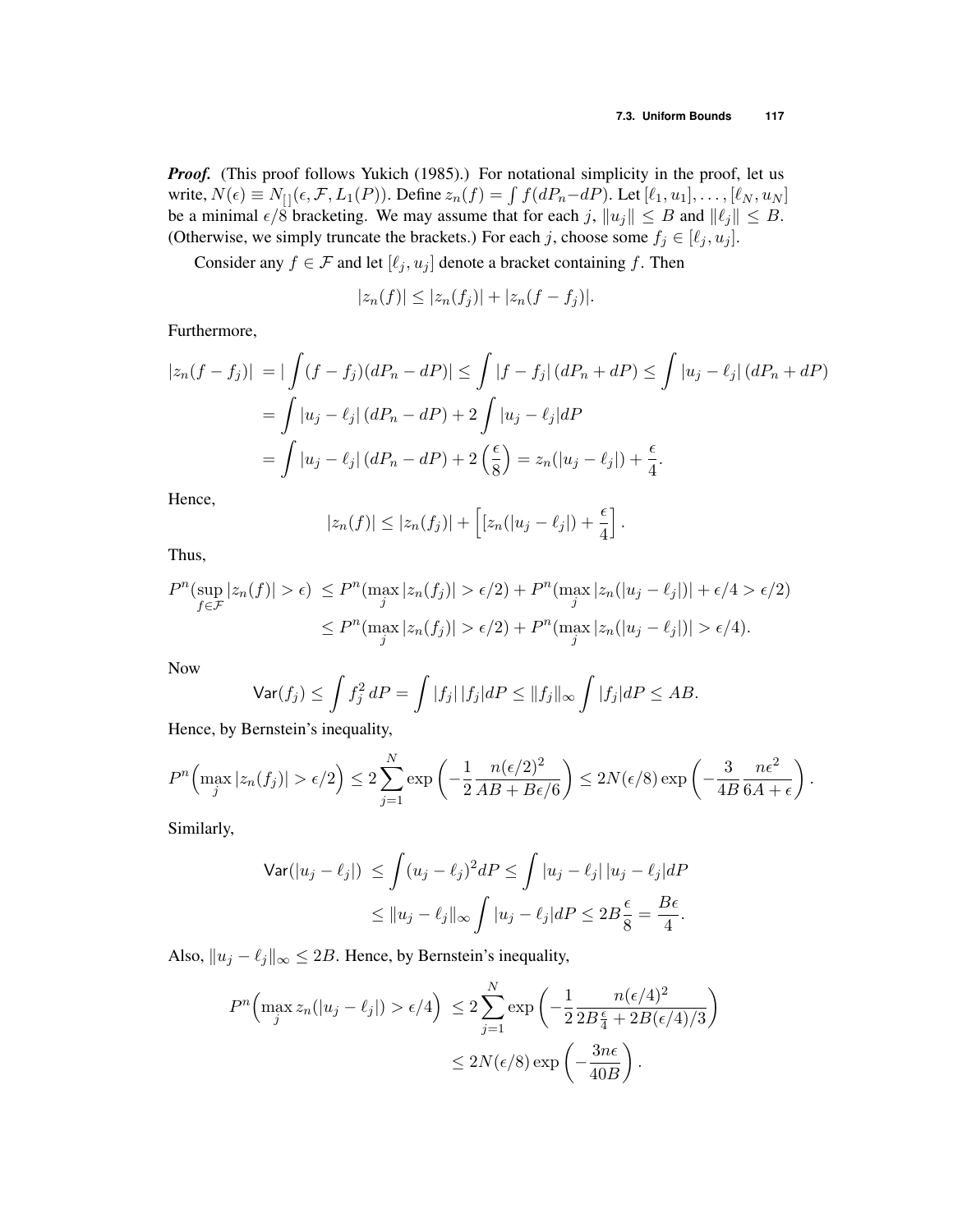$\Box$ 

The following result is from Example 19.7 from van der Vaart (1998).

**7.88 Lemma.** Let  $\mathcal{F} = \{f_\theta : \theta \in \Theta\}$  where  $\Theta$  is a bounded subset of  $\mathbb{R}^d$ . Suppose there *exists a function m such that, for every*  $\theta_1$ ,  $\theta_2$ ,

$$
|f_{\theta_1}(x) - f_{\theta_2}(x)| \le m(x) \|\theta_1 - \theta_2\|.
$$

*Then,*

$$
N_{[\,]}(\epsilon,\mathcal{F},L_q(P)) \leq \left(\frac{4\sqrt{d}\operatorname{diam}(\Theta)\int |m(x)|^q dP(x)}{\epsilon}\right)^d.
$$

*Proof.* Let

$$
\delta = \frac{\epsilon}{4\sqrt{d}\int |m(x)|^q dP(x)}.
$$

We can cover  $\Theta$  with (at most)  $N = (\text{diam}(\Theta)/\delta)^d$  cubes  $C_1, \ldots, C_N$  of size  $\delta$ . Let  $c_1, \ldots, c_N$  denote the centers of the cubes. Note that  $C_j \subset B(x_j, \sqrt{d\delta})$  where  $B(x, r)$ denotes a ball of radius *r* centered at *x*. Hence,  $\bigcup_j B(c_j, \sqrt{d\delta})$  covers  $\Theta$ . Let  $\theta_j$  be the projection of  $c_j$  onto  $\Theta$ . Then  $\bigcup_j B(\theta_j, 2\delta\sqrt{d})$  covers  $\Theta$ . In summary, for every  $\theta \in \Theta$ there is a  $\theta_j \in \{\theta_1, \ldots, \theta_N\}$  such that

$$
\|\theta-\theta_j\|\leq 2\delta\sqrt{d}\leq \frac{\epsilon}{2\int |m(x)|^q dP(x)}.
$$

Define  $\ell_j = f_{\theta_j} - \epsilon m(x)/2$  and  $u_j = f_{\theta_j} + \epsilon m(x)/2$ . We claim that the brackets  $[\ell_1, u_1], \ldots, [\ell_N, u_N]$  cover *F*. To see this, choose any  $f_\theta \in \mathcal{F}$ . Let  $\theta_j$  be the closest element  $\{\theta_1, \ldots, \theta_N\}$  to  $\theta$ . Then

$$
f_{\theta}(x) = f_{\theta_j}(x) + f_{\theta}(x) - f_{\theta_j}(x) \le f_{\theta_j}(x) + |f_{\theta}(x) - f_{\theta_j}(x)|
$$
  
 
$$
\le f_{\theta_j}(x) + m(x) ||\theta - \theta_j|| \le f_{\theta_j}(x) + \frac{m(x)\epsilon}{2\int |m(x)|^q dP(x)} = u_j(x).
$$

By a similar argument,  $f_{\theta}(x) \ge \ell_j(x)$ . Also,  $\int (u_j - \ell_j)^q dP \le \epsilon^q$ . Finally, note that the number of brackets is

$$
N = (\text{diam}(\Theta)/\delta)^d = \left(\frac{4\sqrt{d}\operatorname{diam}(\Theta)\int |m(x)|^q dP(x)}{\epsilon}\right)^d.
$$

 $\Box$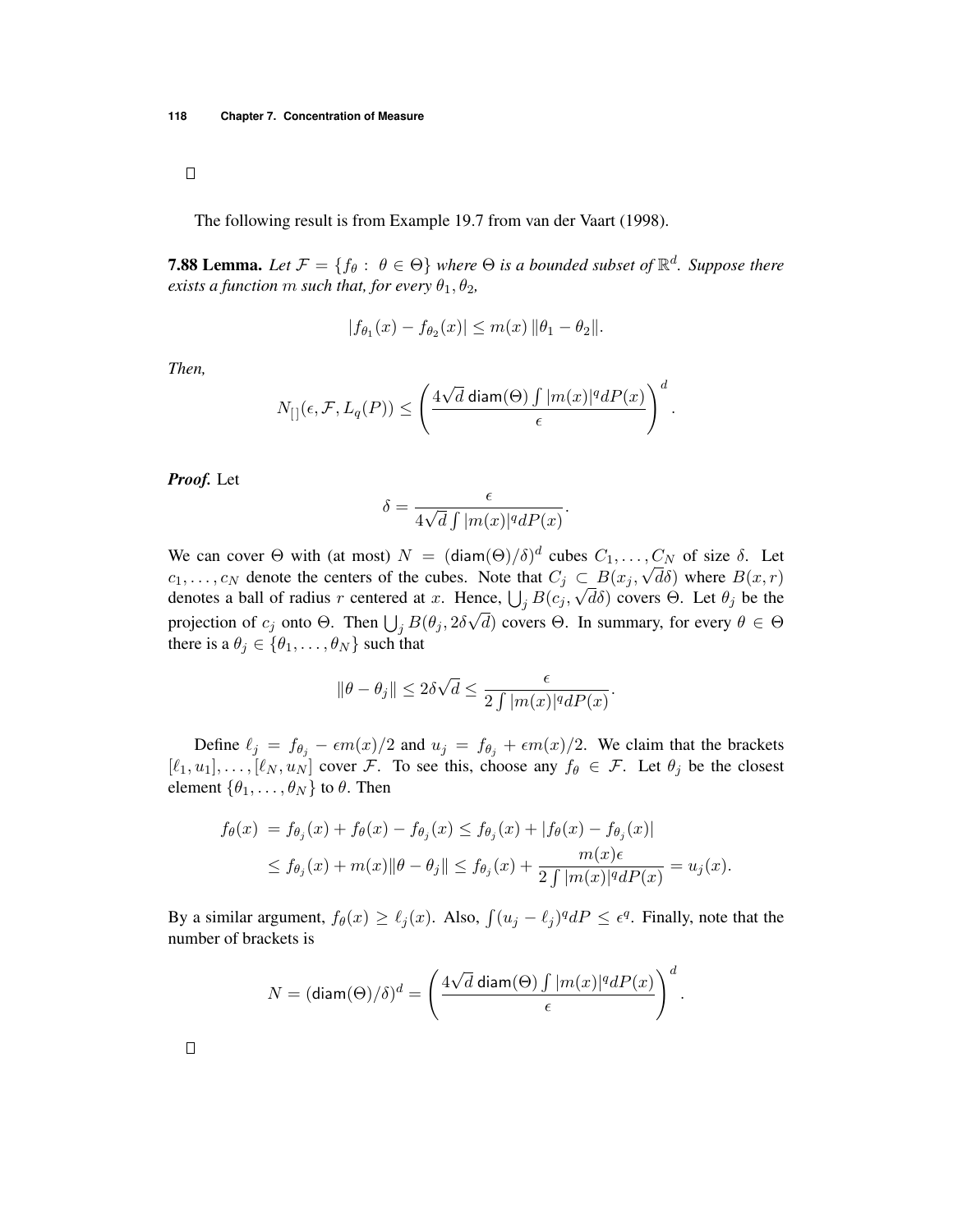*.*

**7.89 Example (Density Estimation).** Let  $X_1, \ldots, X_n \sim P$  where P has support on a compact set  $\mathcal{X} \subset \mathbb{R}^d$ . Consider the kernel density estimator  $\widehat{p}_h(x) = \frac{1}{h^d} \sum_i K(||x X_i||/h$ ) where *K* is a smooth symmetric function and  $h > 0$  is a bandwidth. We study  $\hat{p}_h$ in detail in the chapter on nonparametric density estimation. Here we bound the sup norm distance between  $\widehat{p}_h(x)$  and is mean  $p_h(x) = \mathbb{E}(\widehat{p}_h(x))$ .

**7.90 Theorem.** Suppose that  $K(x) \le K(0)$  for all x and that

$$
|K(y) - K(x)| \le L \|x - y\|
$$

*for all x, y. Then*

$$
P^{n}\left(\sup_{x}|\widehat{p}(x)-p_{h}(x)|>\epsilon\right)\leq 2\left(\frac{32L\sqrt{d}\operatorname{diam}(\mathcal{X})}{h^{d+1}\epsilon}\right)^{d}\left[\exp\left(-\frac{3n\epsilon^{2}h^{d}}{4K(0)(6+\epsilon)}\right)+\exp\left(-\frac{3n\epsilon h^{d}}{40K(0)}\right)\right].
$$

*Hence, if*  $\epsilon \leq 2/3$  *then* 

$$
P^{n}\left(\sup_{x}|\widehat{p}(x)-p_{h}(x)|>\epsilon\right) \le 4\left(\frac{32L\sqrt{d}\operatorname{diam}(\mathcal{X})}{h^{d+1}\epsilon}\right)^{d}\exp\left(-\frac{3n\epsilon^{2}h^{d}}{28K(0)}\right)
$$

*Proof.* Let  $\mathcal{F} = \{f_x : x \in \mathcal{X}\}$  where  $f_x(u) = h^{-d}K(\Vert x - u \Vert/h)$ . We apply Theorem 7.86 with  $A = 1$  and  $B = K(0)/h^d$ . We need to bound  $N_{[1]}(\epsilon, \mathcal{F}, L_1(P))$ . Now

$$
|f_x(u) - f_y(u)| = \frac{1}{h^d} \left| K\left(\frac{\|x - u\|}{h}\right) - K\left(\frac{\|y - u\|}{h}\right) \right|
$$
  

$$
\leq \frac{L}{h^{d+1}} \left| \|x - u\| - \|y - u\| \right|
$$
  

$$
\leq \frac{L}{h^{d+1}} \|x - y\|.
$$

Apply Lemma 7.88 with  $m(x) = L/h^{d+1}$ . Thus implies that

$$
N_{[\,]}(\epsilon,\mathcal{F},L_1(P)) \leq \left(\frac{4L\sqrt{d}\operatorname{diam}\mathcal{X}}{h^{d+1}\epsilon}\right)^d.
$$

Hence, Theorem 7.86 yields,

$$
P^{n}\left(\sup_{x}|\widehat{p}(x)-p_{h}(x)|>\epsilon\right) \leq 2\left(\frac{32L\sqrt{d}\operatorname{diam}(\mathcal{X})}{h^{d+1}\epsilon}\right)^{d}\left[\exp\left(-\frac{3n\epsilon^{2}h^{d}}{4K(0)(6+\epsilon)}\right)+\exp\left(-\frac{3n\epsilon h^{d}}{40K(0)}\right)\right].
$$
  

$$
\Box
$$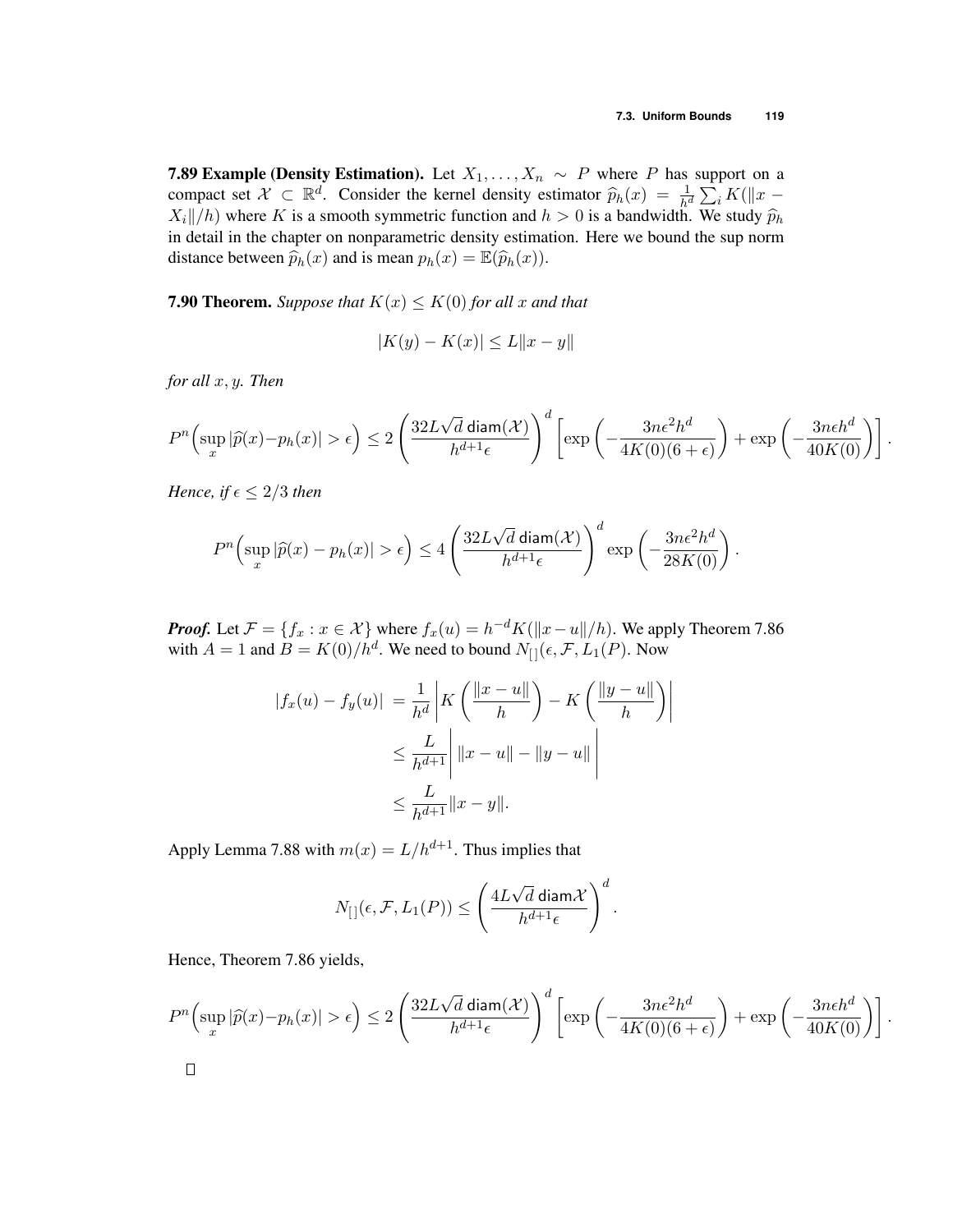#### **120 Chapter 7. Concentration of Measure**

**7.91 Corollary.** *Suppose that*  $h = h_n = (C_n/n)^{\xi}$  *where*  $\xi \geq 1/d$  *and*  $C_n = (\log n)^a$  *for some*  $a \geq 0$ *. Then* 

$$
P^{n}\left(\sup_{x}|\widehat{p}(x)-p_{h}(x)|>\epsilon\right)\leq 4\left(\frac{32L\sqrt{d}\operatorname{diam}(\mathcal{X})}{\epsilon}\right)^{d}\left(\frac{n}{C_{n}}\right)^{\xi\left(d+1\right)}\exp\left(-\frac{3\epsilon^{2}C_{n}^{\xi d}n^{1-d\xi}}{28K(0)}\right).
$$

*Hence, for sufficiently large n,*

$$
P^{n}(\sup_{x}|\widehat{p}(x)-p_{h}(x)|>\epsilon)\leq c_{1}\exp\left(-c_{2}\epsilon^{2}C_{n}^{\xi d}n^{1-d\xi}\right).
$$

Note that the proofs of the last two results did not depend on  $P$ . Hence, if  $P$  is the set of distribution with support on  $X$ , we have that

$$
\sup_{P \in \mathcal{P}} P^{n} \Big( \sup_{x} |\widehat{p}(x) - p_{h}(x)| > \epsilon \Big) \leq c_{1} \exp \Big( -c_{2} \epsilon^{2} C_{n}^{\xi d} n^{1-d\xi} \Big).
$$

 $\Box$ 

7.92 Example. Here are some further examples. In exercise 12 you are asked to prove these results.

- 1. Let *F* be the set of cdf's on R. Then  $N_{[}](\epsilon, \mathcal{F}, L_2(P)) \leq 2/\epsilon^2$ .
- 2. (Sobolev Spaces.) Let *F* be the functions *f* on  $[0, 1]$  such that  $||f||_{\infty} \le 1$ , the  $(k-1)$ derivative is absolutely continuous and  $\int (f^{(k)}(x))^2 dx \leq 1$ . Then, there is a constant  $C > 0$  such that

$$
N_{[\,]}(\epsilon,\mathcal{F},L_{\infty}(P)) \leq \exp\left[C\left(\frac{1}{\epsilon}\right)^{\frac{1}{k}}\right].
$$

3. Let *F* be the set of monotone functions *f* on R such that  $||f||_{\infty} \leq 1$ . Then, there is a constant  $C > 0$  such that

$$
N_{[\,]}(\epsilon,\mathcal{F},L_{\infty}(P)) \leq \exp\left[C\left(\frac{1}{\epsilon}\right)\right].
$$

 $\Box$ 

## **7.4 Additional results**

#### **7.4.1 Talagrand's Inequality**

One of the most important developments in concentration of measure is Talagrand's inequality (Talagrand 1994, 1996) which can be thought of as a uniform version of Bernstein's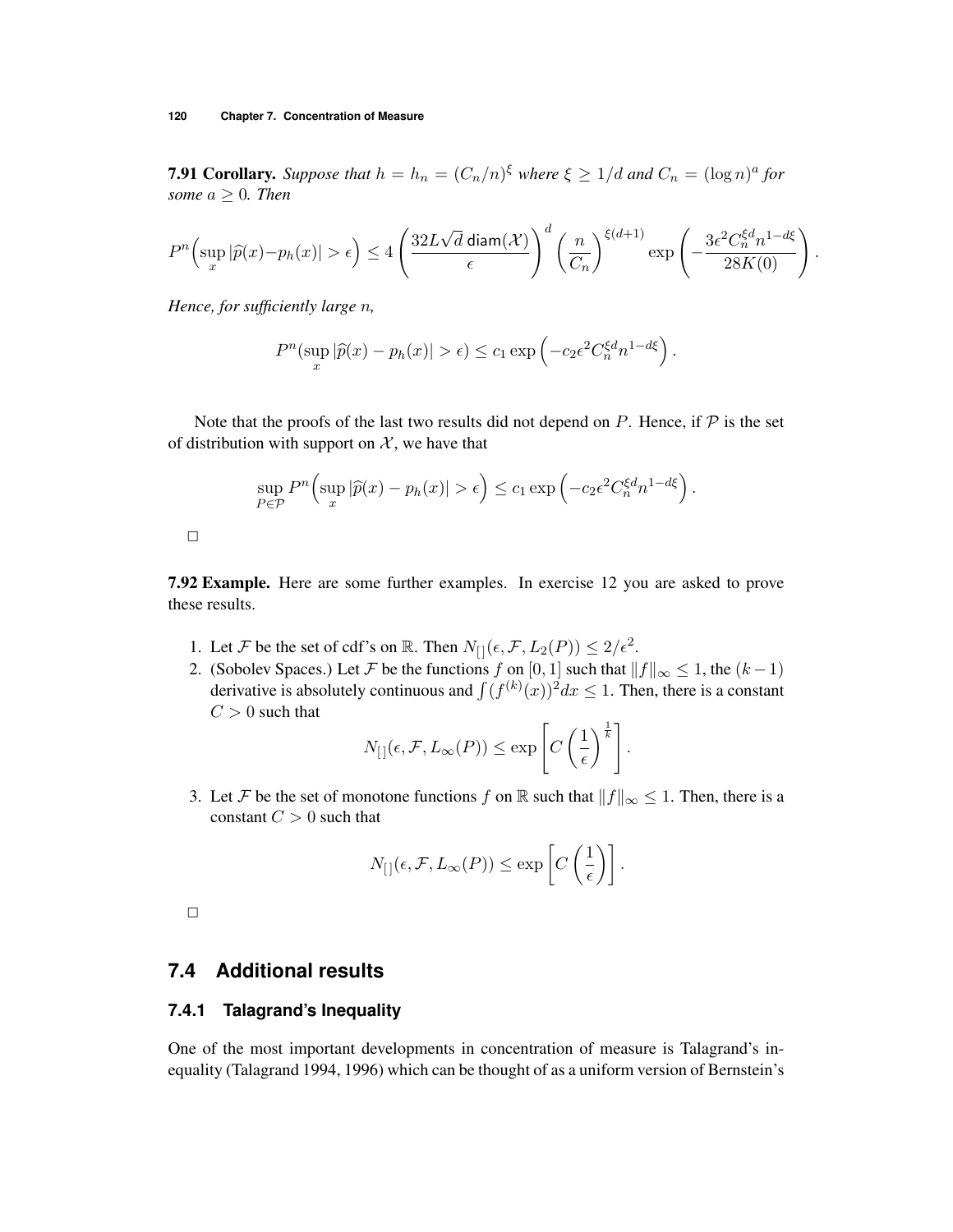inequality. Let *F* be a class of functions and define  $Z_n = \sup_{f \in \mathcal{F}} |P_n(f)|$ .

**7.93 Theorem.** Let  $v \geq \mathbb{E} \sup_{f \in \mathcal{F}} \frac{1}{n}$  $\frac{1}{n}\sum_{i=1}^{n} f^{2}(X_{i})$  and  $U \geq \sup_{f \in \mathcal{F}} ||f||_{\infty}$ . There exists a *universal constant K such that*

$$
\mathbb{P}\left(\left|\sup_{f\in\mathcal{F}}|P_n(f)|-\mathbb{E}(\sup_{f\in\mathcal{F}}|P_n(f)|)\right|>t\right)\leq K\exp\left\{-\frac{nt}{KU}\log\left(1+\frac{tU}{v}\right)\right\}.\tag{7.94}
$$

To make use of Talagrand's inequality, we need to estimate  $\mathbb{E}(\sup_{f \in \mathcal{F}} |P_n(f)|)$ .

7.95 Theorem (Giné and Guillou, 2001). Suppose that there exist A and d such that

$$
\sup_{P} N(\epsilon, L_2(P), \epsilon a) \le (A/\epsilon)^d
$$

*where*  $a = ||F||_{L_2(P)}$  *and*  $F(x) = \sup_{f \in \mathcal{F}} |f(x)|$ *. Then* 

$$
\mathbb{E}(\sup_{f \in \mathcal{F}} |P_n(f)|) \le C\left(dU\log\left(\frac{AU}{\sigma}\right) + \sqrt{dn}\sigma\sqrt{\log\left(\frac{AU}{\sigma}\right)}\right)
$$

*for some*  $C > 0$ *.* 

Combining these results gives Giné and Guillou's version of Talagrand's inequality:

**7.96 Theorem.** Let  $v \geq \mathbb{E} \sup_{f \in \mathcal{F}} \frac{1}{n}$  $\frac{1}{n}\sum_{i=1}^{n} f^{2}(X_{i})$  and  $U \ge \sup_{f \in \mathcal{F}} ||f||_{\infty}$ . There exists a *universal constant K such that*

$$
\mathbb{P}\left(\sup_{f\in\mathcal{F}}|P_n(f)-P(f)|>t\right)\leq K\exp\left\{-\frac{nt}{KU}\log\left(1+\frac{tU}{K(\sqrt{n}\sigma+U\sqrt{\log{(AU/\sigma)}})^2}\right)\right\}
$$
(7.97)

*whenever*

$$
t \geq \frac{C}{n} \left( U \log \left( \frac{AU}{\sigma} \right) + \sqrt{n} \sigma \sqrt{\log \left( \frac{AU}{\sigma} \right)} \right).
$$

7.98 Example. Density Estimation. Gine and Guillou (2002) apply Talagrand's inequality to get bounds on density estimators. Let  $X_1, \ldots, X_n \sim P$  where  $X_i \in \mathbb{R}^d$  and suppose that *P* has density *p*. The kernel density estimator of *p* with bandwidth *h* is

$$
\widehat{p}_h(x) = \frac{1}{n} \sum_{i=1}^n K\left(\frac{\|x - X_i\|}{h}\right).
$$

Applying the results above to  $\hat{p}_h(x)$  we see that (under very weak conditions on *K*) for all small  $\epsilon$  and large  $n$ ,

$$
\mathbb{P}\left(\sup_{x \in \mathbb{R}^d} |\widehat{p}_h(x) - p_h(x)| > \epsilon\right) \le c_2 e^{-c_2 nh^d \epsilon^2}
$$
\n(7.99)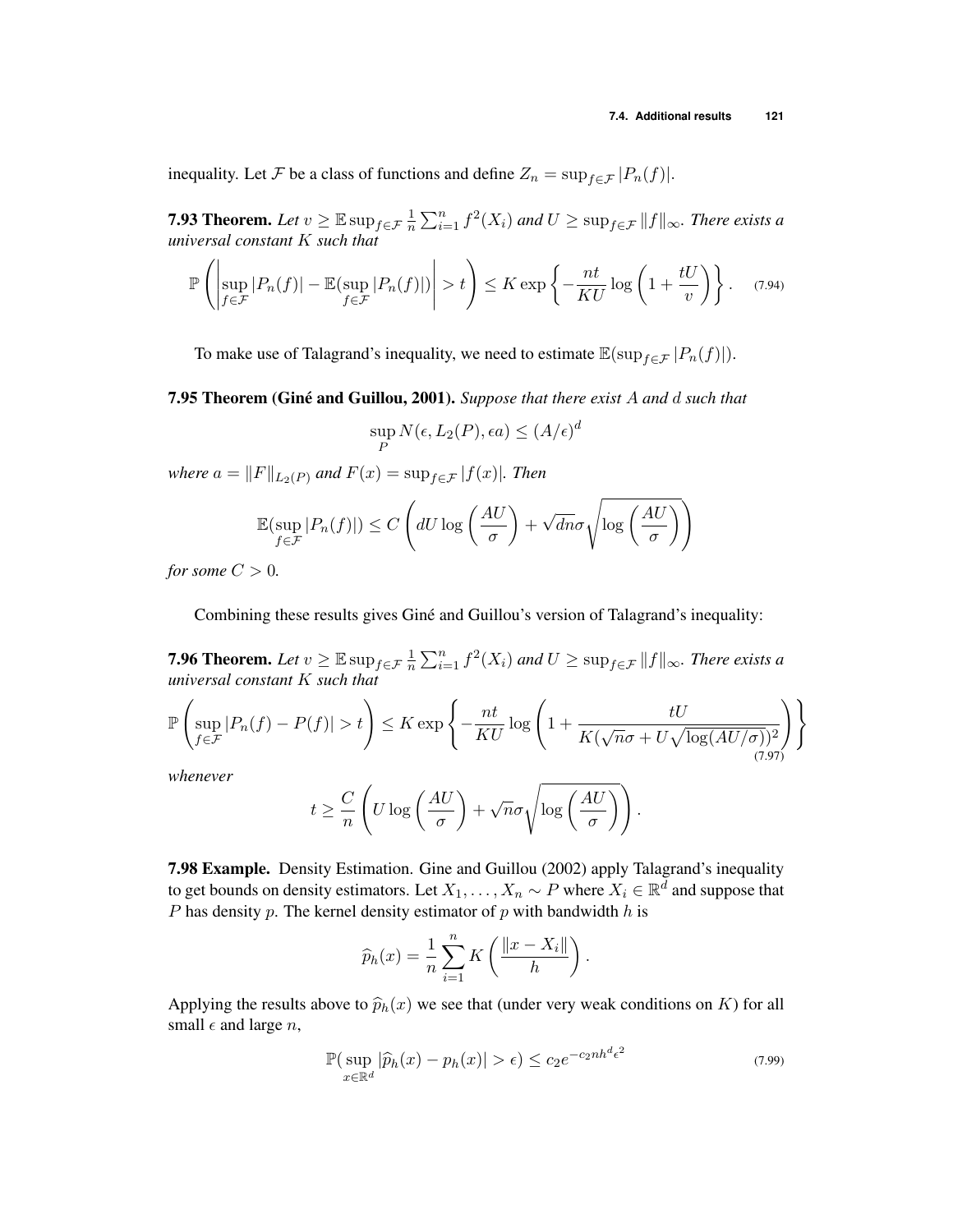where  $p_h(x) = \mathbb{E}(\widehat{p}_h(x))$  and  $c_1, c_2$  are positive constants. This agrees with the earlier result Theorem 7.90. result Theorem 7.90.

#### **7.4.2 A Bound on Expected Values**

Now we consider bounding the expected value of the maximum of an infinite set of random variables. Let  $\{X_f : f \in \mathcal{F}\}\$  be a collection of mean 0 random variables indexed by  $f \in \mathcal{F}$ and let *d* be a metric on *F*. Let  $N(F, r)$  be the covering number of *F*, that is, the smallest number of balls of radius *r* required to cover *F*. Say that  $\{X_f : f \in \mathcal{F}\}\)$  is *sub-Gaussian* if, for every  $t > 0$  and every  $f, g \in \mathcal{F}$ ,

$$
\mathbb{E}(e^{t(X_f - X_g)}) \le e^{t^2 d^2(f,g)/2}.
$$

We say that  $\{X_f : f \in \mathcal{F}\}\$ is *sample continuous* if, for every sequence  $f_1, f_2, \ldots, \in \mathcal{F}$  such that  $d(f_i, f) \to 0$  for some  $f \in \mathcal{F}$ , we have that  $X_{f_i} \to X_f$  a.s. The following theorem is from Cesa-Bianchi and Lugosi (2006) and is a variation of a theorem due to Dudley (1978).

**7.100 Theorem.** Suppose that  $\{X_f : f \in \mathcal{F}\}\$ is sub-Gaussian and sample continuous. *Then*

$$
\mathbb{E}\left(\sup_{f\in\mathcal{F}} X_f\right) \le 12 \int_0^{D/2} \sqrt{\log N(\mathcal{F}, \epsilon)} d\epsilon \tag{7.101}
$$

*where*  $D = \sup_{f, g \in \mathcal{F}} d(f, g)$ *.* 

*Proof.* The proof uses Dudley's *chaining technique*. We follow the version in Theorem 8.3 of Cesa-Bianchi and Lugosi (2006). Let  $\mathcal{F}_k$  be a minimal cover of  $\mathcal F$  of radius  $D2^{-k}$ . Thus  $|\mathcal{F}_k| = N(\mathcal{F}, D2^{-k})$ . Let  $f_0$  denote the unique element in  $\mathcal{F}_0$ . Each  $X_f$  is a random variable and hence is a mapping from some sample space  $S$  to the reals. Fix  $s \in S$  and let  $f^*$  be such that  $\sup_{F \in \mathcal{F}} X_f(s) = X_{f^*}(s)$ . (If an exact maximizer does not exist, we can choose an approximate maximizer but we shall assume an exact maximizer.) Let  $f_k \in \mathcal{F}_k$ minimize the distance to  $f_$ **.** Hence,

$$
d(f_{k-1}, f_k) \le d(f_*, f_k) + d(f_*, f_{k-1}) \le 3D2^{-k}.
$$

Now  $\lim_{k\to\infty} f_k = f_*$  and by sample continuity

$$
\sup_{f} X_{f}(s) = X_{f_{*}}(s) = X_{f_{0}}(s) + \sum_{k=1}^{\infty} (X_{f_{k}}(s) - X_{f_{k-1}}(s)).
$$

Recall that  $\mathbb{E}(X_{f_0})=0$ . Therefore,

$$
\mathbb{E}\left(\sup_{f} X_{f}\right) \leq \sum_{k=1}^{\infty} \mathbb{E}\left(\max_{f,g} (X_{f} - X_{g})\right)
$$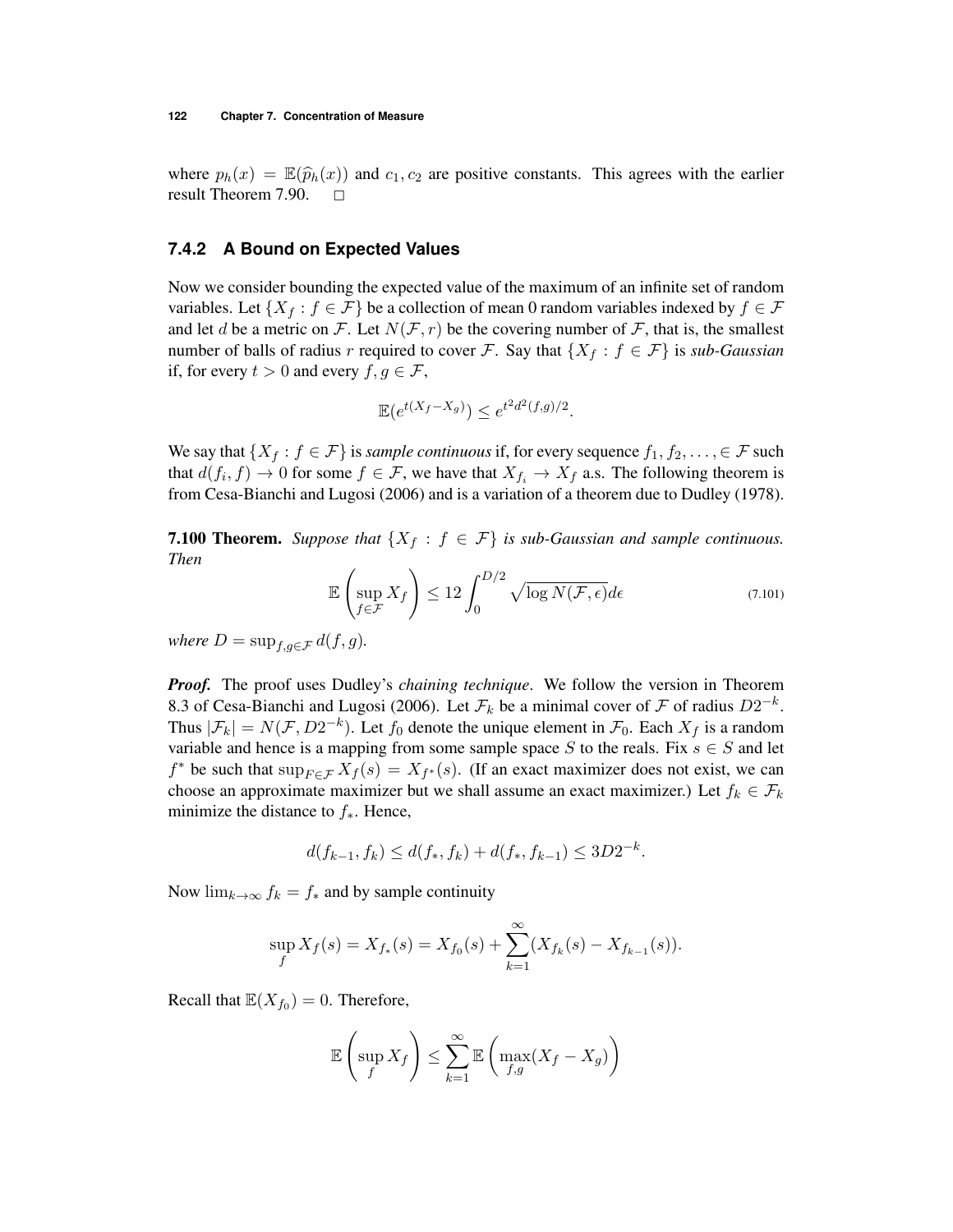where the max is over all  $f \in \mathcal{F}_k$  and  $g \in \mathcal{F}_{k-1}$  such that  $d(f,g) \leq 3D2^{-k}$ . There are at most  $N(\mathcal{F}, D2^{-k})^2$  such pairs. By Theorem 7.47,

$$
\mathbb{E}\left(\max_{f,g}(X_f - X_g)\right) \le 3D2^{-k}\sqrt{2\log N(\mathcal{F}, D2^{-k})^2}.
$$

By summing over *k* we have

$$
\mathbb{E}\left(\sup_{f} X_{f}\right) \leq \sum_{k=1}^{\infty} 3D2^{-k} \sqrt{2\log N(\mathcal{F}, D2^{-k})^{2}} = 12 \sum_{k=1}^{\infty} D2^{-(k+1)} \sqrt{\log N(\mathcal{F}, D2^{-k})}
$$
  

$$
\leq 12 \int_{0}^{D/2} \sqrt{N(\mathcal{F}, \epsilon)} d\epsilon.
$$

**7.102 Example.** Let  $Y_1, \ldots, Y_n$  be a sample from a continuous cdf F on [0, 1] with bounded density. Let  $X_s = \sqrt{n}(F_n(s) - F(s))$  where  $F_n$  is the empirical distribution function. The collection  $\{X_s : s \in [0,1]\}$  can be shown to be sub-Gaussian an sample continuous with respect to the Euclidean metric on [0, 1]. The covering number is  $N([0, 1], r) = 1/r$ . Hence,

$$
\mathbb{E}\left(\sup_{0\leq s\leq 1}\sqrt{n}(F_n(s)-F(s)\right)\leq 12\int_0^{1/2}\sqrt{\log(1/\epsilon)}d\epsilon\leq C
$$

for some  $C > 0$ . Hence,

$$
\mathbb{E}\left(\sup_{0\leq s\leq 1}(F_n(s)-F(s)\right)\leq \frac{C}{\sqrt{n}}.
$$

# **7.5 Summary**

The most important results in this chapter are Hoeffding's inequality:

$$
\mathbb{P}(|\overline{X}_n - \mu| > \epsilon) \le 2e^{-2n\epsilon^2/c},
$$

Bernstein's inequality

$$
\mathbb{P}(|\overline{X}_n| > \epsilon) \le 2 \exp\left\{-\frac{n\epsilon^2}{2\sigma^2 + 2c\epsilon/3}\right\}
$$

the Vapnik-Chervonenkis bound,

$$
\mathbb{P}\left(\sup_{f\in\mathcal{F}}|(P_n-P)f|>t\right)\leq 4\,s(\mathcal{F},2n)e^{-nt^2/8}
$$